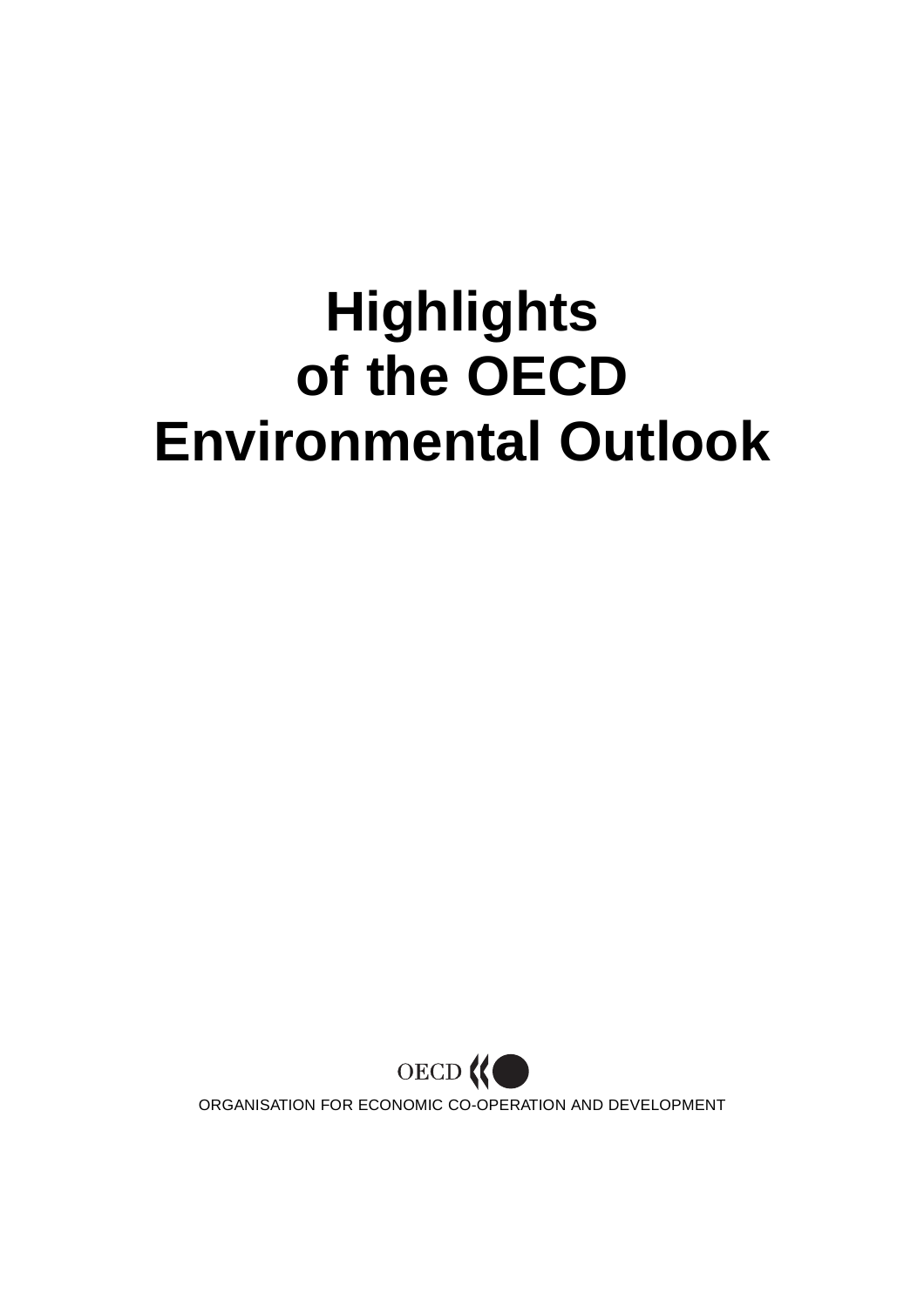# *Preface*

Just over three years ago, in 1997, OECD published a study entitled "The World in 2020 – Towards a New Global Age". It gave a vision of the world economy in the year 2020, where governments and societies seize the challenge of realising global prosperity. In my preface to that Report I wrote that economic expansion of the kind envisaged by the New Global Age would bring the foreseen benefits only if pursued within the context of environmental sustainability. I pointed out that there was an urgent need to deal effectively with issues such as greenhouse gas emissions, hazardous waste production, megacity evolution, intensification of agriculture, timber and fisheries exploitation, and demands on freshwater. Following from this, it was only logical that Environment Ministers would ask the OECD for a forward-looking environmental strategy when they met in April 1998. And the OECD Environment Policy Committee wisely considered that such a strategy would only be credible if underpinned by a thorough analysis of how our use of natural resources and the quality of the environment may develop in the medium- to long-term future.

This OECD *Environmental Outlook* to 2020 provides the requested analysis. It presents an economy-based assessment of environmental pressures and conditions to 2020, indicates practical policy options to change the outlook in a more environmentally friendly direction, and analyses the potential economic and environmental consequences of implementing such policies. In preparing the *Environmental Outlook*, data collected throughout the OECD were used. The economic model was based on the one used in the 1997 study, and was combined with other models to provide projections on environmental pressures and conditions. Many OECD Directorates and affiliated agencies have contributed their experience and knowledge to the *Environmental Outlook,* ensuring that it is another good example of the unique ability of the OECD to provide high-quality cross-sectoral policy advice.

The *Outlook* also constitutes an important analytical background for the environmental pillar of the OECDwide Initiative on Sustainable Development, and it has provided a substantial contribution to the Analytical Report and the Policy Report on Sustainable Development. The results of the *Outlook* are presented in such a way that a wide audience can find this study a worthwhile basis for thinking about the future of our environment.

In preparing for a New Global Age, it is becoming clearer that we don't own this world, but rather have borrowed it from our children and the generations that will follow them. We have responsibility to pass it on in a state which will allow them to fulfil ambitions similar to ours. Ambitions not only with respect to economic aspirations, but also in terms of living in good health and in a clean environment, without natural resources becoming scarce. The OECD *Environmental Outlook* provides a vision and a means for achieving these ambitions. However, the road to the future has more red and yellow lights than green ones. Were the late philosopher Lewis Mumford to review this *Outlook* he would likely repeat his famous observation of being "...optimistic about the possibilities; pessimistic about the probabilities". I hope this *Outlook* will help to ring alarm bells in capitals around the world and inspire concrete policy implementation which will make us optimistic about both.

Donald J. Johnston

Secretary-General of the OECD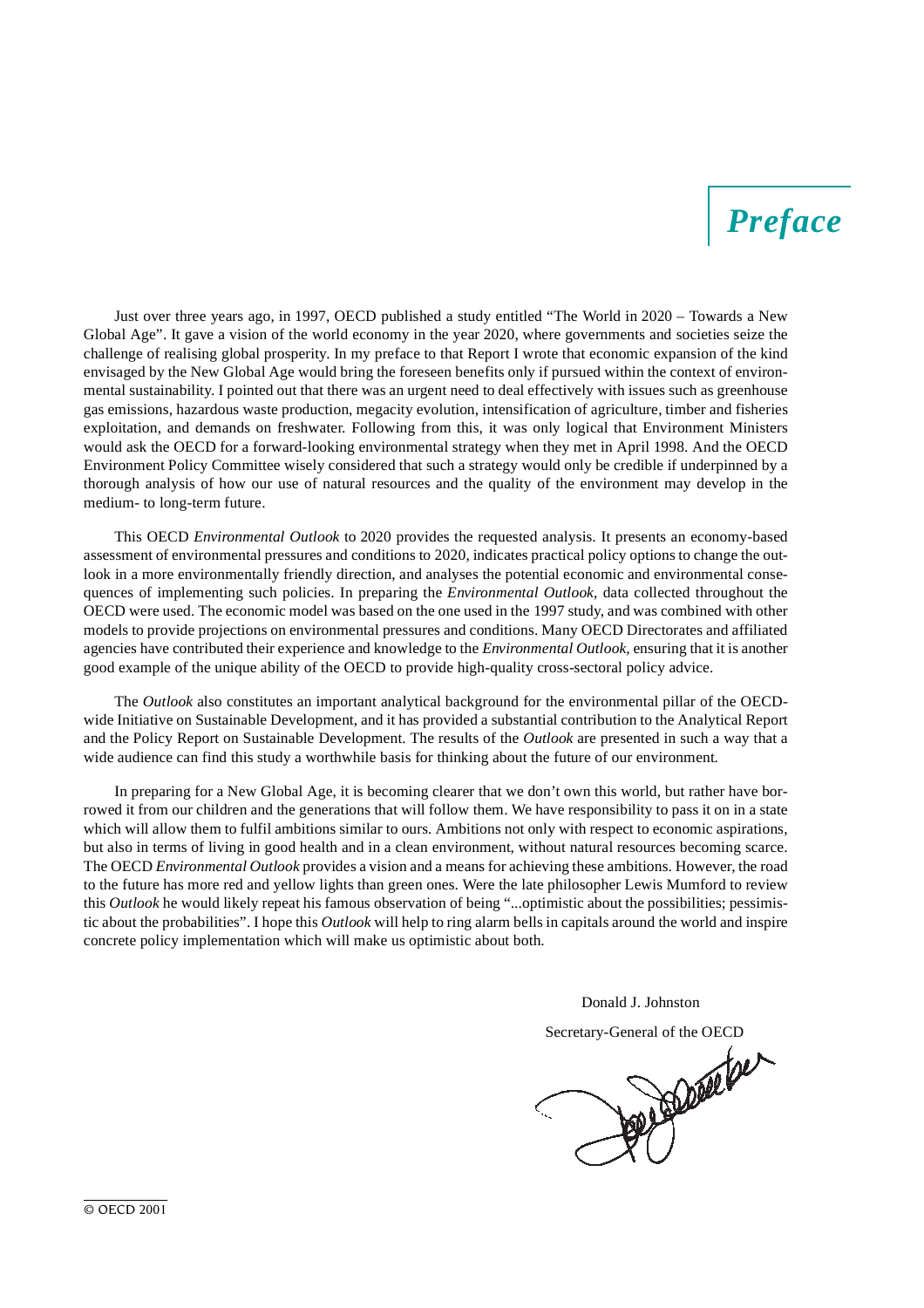## **1. CONTEXT, VISION AND STRUCTURE OF THE REPORT**

#### **Context**

*OECD countries are taking stock of their environment.*

At the beginning of the 21st century, OECD countries are taking stock of their natural resources, the damage that is being done to the environment, and what actions they can take to ensure a clean, healthy and productive environment to pass on to future generations. This OECD *Environmental Outlook* provides an overview of developments in the economy to 2020, and examines how these will affect the environment, which policies can be used to address the environmental problems identified, and how the implementation of these policies would affect the economy.

*Developing an OECD Environmental Strategy,...*

 *… requires an Environmental Outlook,...*

*… providing economy-based projections to 2020.*

In April 1998, OECD Environment Ministers adopted a set of Shared Goals for Action. This included an invitation to OECD "to develop a new environmental strategy for the next decade...", a draft of which should be presented for consideration at their meeting in 2001. In order to support this exercise, the OECD Environment Policy Committee (EPOC) decided in November 1998 that the Strategy should be underpinned by an economy-based *Environmental Outlook* to 2020. As a basis for the identification of objectives to be outlined in the Environmental Strategy, the *Outlook* would also include an analysis of the policy options and potential policy packages that could be used to address the identified environmental problems and meet the objectives to be outlined in the Environmental Strategy.

While some outlooks have been produced by other international organisations (such as UNEP, 1997 and 2000; EEA, 1999; and UNCSD, 1997), the OECD *Environmental Outlook* is distinct in that it provides a detailed economy-based environmental outlook to 2020. It draws on the long experience and analysis by the OECD on economic and sectoral developments, and focuses on change in OECD regions, recognising that the OECD countries have a special responsibility for taking action on environmental problems and for achieving progress towards sustainable development. The *Outlook* contributes to the OECD work on sustainable development.

#### **The Outlook focuses on issues with high policy relevance**

The *Outlook* does not exhaustively address all sectors and environmental issues of importance to OECD countries, but examines selected pressures and issues, focussing on those of highest policy relevance and for which information was available, both inside and outside the OECD.

The *Outlook* includes the following sections:

- *Section I:* Executive summary, context and structure
- *Section II:* Economic, social and technological drivers of environmental change
- *Section III:* Primary sectors and natural resources
- *Section IV:* Energy, climate change, transport and air quality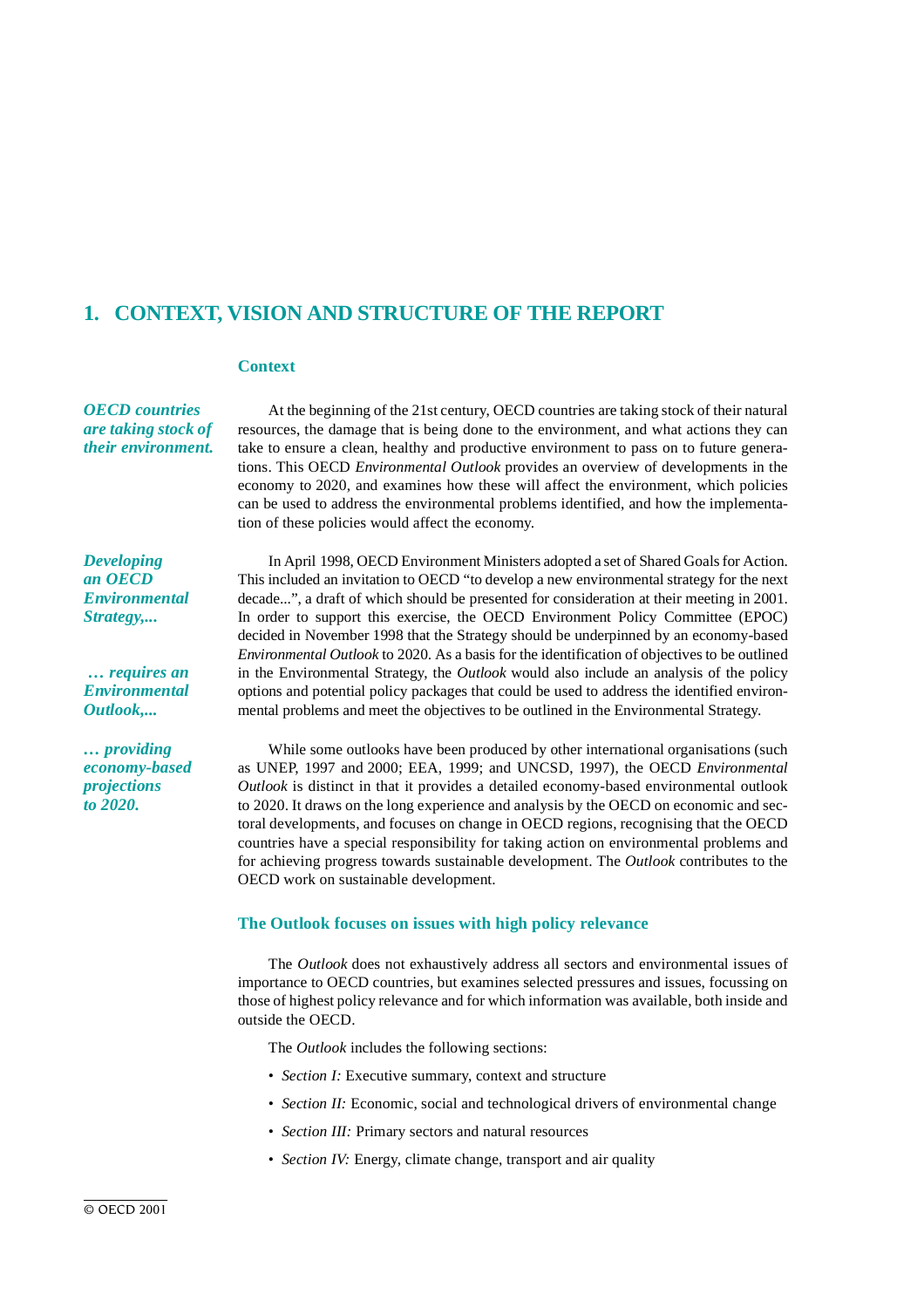- *Section V:* Households, selected industries and waste
- *Section VI:* Selected cross-cutting issues
- *Section VII:* Institutional frameworks and policy packages for addressing environmental problems.

#### **Vision**

*It starts from an economy-based vision of environmental issues,…*

The *Environmental Outlook* starts from an economy-based vision of environmental issues. It recognises that there are underlying economic, social and technological factors that drive the pressures on the environment and that most of these pressures arise from activities in specific economic sectors. In conjunction with high population pressures, the most significant drivers of environmental change over the next two decades will be continued economic growth (particularly in non-OECD countries), further globalisation of trade and investment, the use of new technologies (including information and communication technology) and changes in consumption patterns. Changes in these drivers could have both negative and positive effects on the environment, and policies will be needed to address the negative effects and encourage the positive effects.

*… in a period of changing policy context,…*

*… where attention has shifted from point-sources of pollution to nonpoint, or diffuse, sources.*

The broader context in which environmental policies operate has been changing in recent decades, and is expected to continue to evolve. Environmental problems that caused the greatest concern 20 to 30 years ago related to point-source pollution, with political interest being driven mainly by short-term public health concerns. The need for decisive political action was clear, and there tended to be more winners than losers from such policy actions. There was also relatively wide agreement on the policies that were needed (generally a ban on the offending pollutant or its containment), and progress was rapid. In effect, environmental policies were good by definition. The media coverage of environmental problems was extensive, but usually supportive, given the public health dimension of many of the underlying issues. There was also a general perception that existing institutions were capable of solving these problems. During this period, many of the most tractable environmental problems were "cherry-picked", in the sense that the easiest issues were largely dealt with, leaving behind the more difficult (and more costly) questions to be faced in the future.

Attention has thus shifted from point-sources of pollution to non-point, or diffuse, sources, such as agriculture, motor vehicles and households. The number of actors with an effect on or interest in a given environmental problem has increased, complicating the policy task considerably. Awareness has also grown that environmental problems are very much part of a broader "system", and cannot be viewed in isolation from that system. For example, deforestation is now seen as not just a forest management problem – it also increases erosion, alters flood risks, degrades water quality, and ruins fish habitat, as well as causing "rebound" effects on the economy by destroying the resource base. The diverse ecological services provided by the environment (as "sinks" for air and water pollutants, as habitats for commercial fisheries and wildlife, and as a fundamental source of life itself) have therefore gradually come to be recognised. Because of these more complex interactions, the urgency of some environmental problems seems less evident than in the past. After all, only few countries appear to be running out of water or land, and a key characteristic of many of the resource management problems is that they can be put off until later ("out of sight, out of mind"). As a result, there has often been a lack of a strong political constituency to lobby on behalf of these "new" environmental issues. Even where potential for lobbying exists, the issues involved are often so complex that they cannot be easily explained to the general public. As a consequence, media attention has declined in many countries.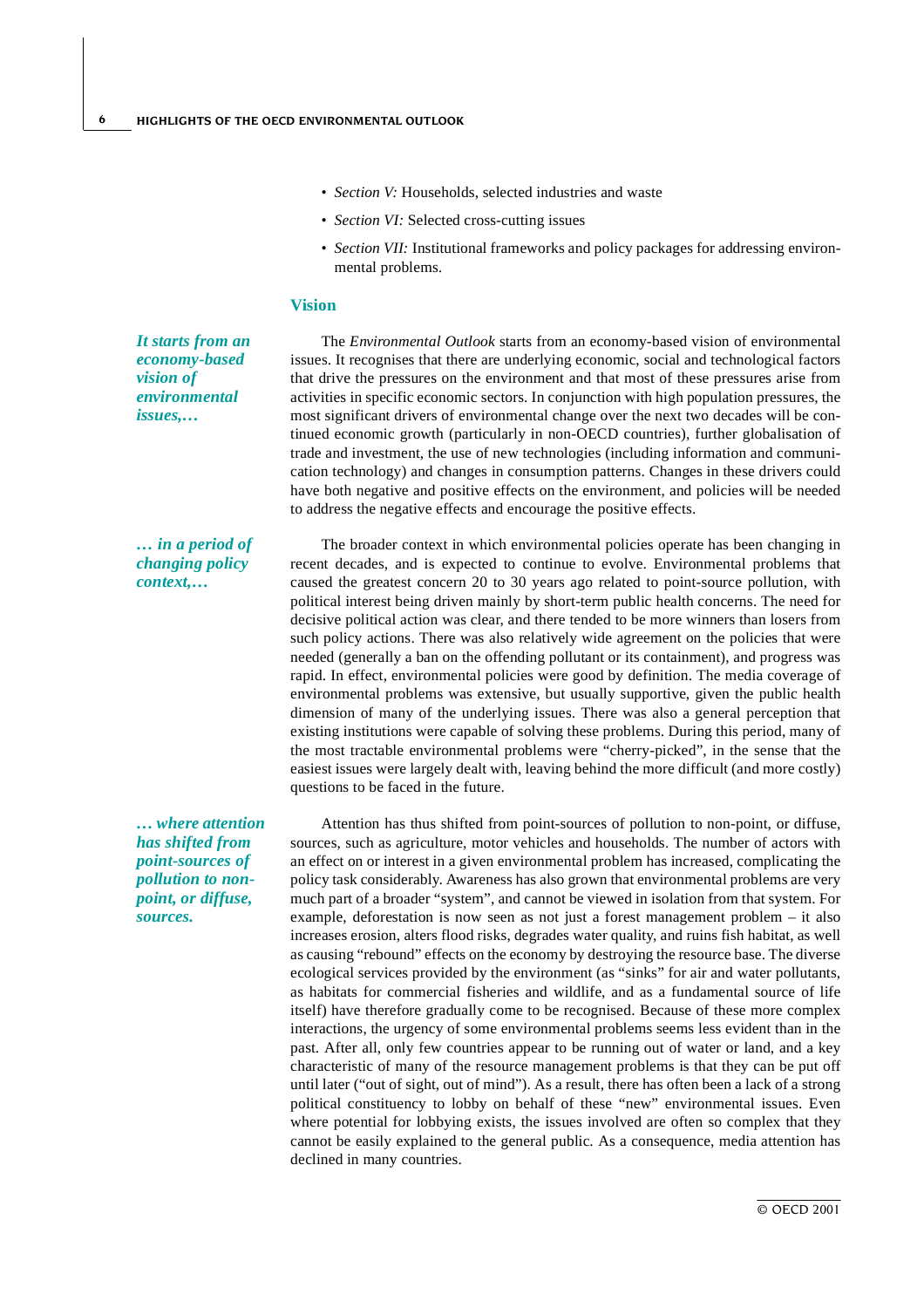*Environmental policies alone may not be sufficient.*

*Environmental issues are likely to become increasingly complex,…*

*… requiring integrated policy-making in a sustainable development context.*

*The Outlook is structured using the PSR framework.*

*Projections are based on a macroeconomic model (JOBS), combined with the Polestar framework.*

*Data are drawn mainly from OECD sources.*

Climate change, biodiversity loss, acid rain and the thinning of the ozone layer all indicate that the world might be overexploiting the assimilative capacity of some of its natural resources. As these issues become broader and more complex, touching on every aspect of social and economic activity, it is becoming clear that environmental policies alone may not be sufficient to resolve them. Sectoral and economic affairs ministries, in particular, need to be actively engaged in the process of protecting the environment, together with the business community and environmental groups. In short, the focus has shifted away from simply "the environment" to "the environment in the context of sustainable development".

As we look toward the future, environmental issues are likely to continue to become increasingly complex. The long-term nature of many environmental problems will become more apparent, as evidence grows of the accumulation of pollutants in ecosystems and of the gradual degradation of renewable resource stocks and quality. The role of these ecosystems in underpinning economic and social activity will become clearer, as will the need to examine the impacts of economic activities on ecosystems. Environmental "science" will therefore take on greater importance. On the other hand, the ability of science to deliver credible solutions to these problems is also likely to be called into question more often, and discussion about the need for "precaution" in dealing with environmental matters will probably intensify.

We can also anticipate that decisions concerning environmental policy will increasingly have to be integrated with social and economic policy decisions in a sustainable development context. Two key messages will in particular need to be delivered to economic and social policy-makers. The first is the idea that the environment is a vital base upon which all economic and social activity ultimately depends. If this base is jeopardised, then these "derivative activities" will also be jeopardised. Second, it is no longer possible to completely separate economic and social policies from environmental needs, as if "someone else" were looking after the environment. In order to achieve full "policy integration", policy-makers in the economic and social spheres will have to accept more environmental responsibilities (and *vice versa*).

#### **Sources of information and modelling**

The conceptual framework underlying the analysis and structure in the report is the OECD Pressure-State-Response framework (PSR). In this framework, "pressure" indicates pressures on the environment from human activities, "state" indicates changes in the state of the environment and its natural resources resulting from the pressures on the environment, and "response" indicates societal response to changes in the state of the environment.

The report examines the recent and projected future state of the environment to 2020 and the pressures exerted upon it. The projections to 2020 are developed using an OECD global, dynamic general equilibrium model (JOBS) to project economic developments in 12 regions and 26 different sectors, in combination with the Stockholm Environment Institute's PoleStar framework to generate environmental projections. A Reference Scenario has been developed and is used throughout the report. Results of selected policy simulations are compared to the Reference Scenario.

The quantitative data regarding recent past trends and the current state of the environment were primarily drawn from OECD environmental data and indicators, particularly the country data collected in the OECD *Environmental Data: Compendium 1999* (OECD, 1999). Data from outside sources (such as various UN bodies) were also used where in-house data were not available. The 1995 base year economic data used in the JOBS model were mostly taken from the GTAP (Global Trade Analysis Project) database developed at Purdue University.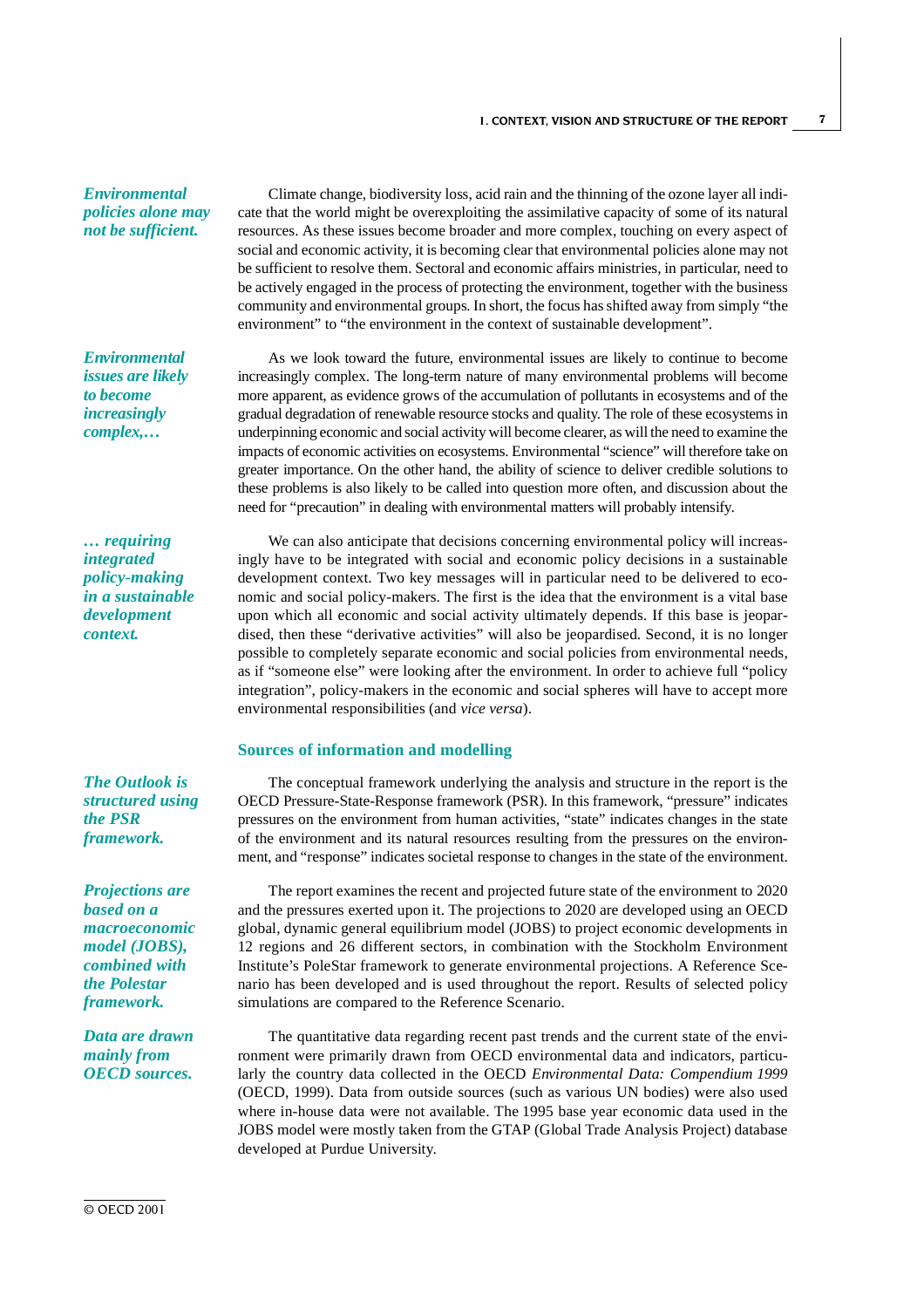*The modelling framework is used to analyse potential effects of policy packages.*

The Reference Scenario is based on current activities and recent trends. It does not take into account the adoption or implementation of new policies. The future population projections are based on UN median fertility projections, while the regional GDP assumptions are drawn from OECD Economic Department work. In addition to its application in developing the Reference Scenario, the modelling framework has also been used to examine the effects of particular environmental policies on economic and environmental conditions. While policy shocks were developed and analysed for particular sectoral pressures or environmental issues, and are described throughout the report, a "package of instruments" was also developed that combines some of the key policies for addressing the main environmental concerns of OECD countries in the next few decades.

### **2. KEY MESSAGES OF THE OECD ENVIRONMENTAL OUTLOOK**

#### **The green, yellow and red lights**

*The results of the analysis can be summarised using the symbols of traffic lights:*

*… the "green light",…*

*… the "yellow light",…*

*… and the "red light".*



The "red light" signals pressures or environmental conditions for which the recent trends have been negative and are expected to continue, or for which the recent trends have been stable, but are expected to worsen in the future. The "red lights" need to be urgently addressed by OECD countries.

Based on recent trends and the future outlooks described in the chapters, the report identifies the most pressing environmental concerns facing OECD countries over the next two decades, as well as some of the issues and pressures that are currently being addressed relatively well. The overall results of the analysis can be summarised in a general way using the symbols of traffic lights. More specific findings, including recent trends and projections to 2020 for economic sectors and environmental issues, are discussed in the chapters themselves.



in the future, or for which the recent trends have not been so positive, but are expected to improve. Green light responses have also been identified, signalling societal responses that help to alleviate environmental problems. For the "green lights", current policy approaches in OECD countries thus seem adequate, but in most cases could be improved.

The "green light" signals pressures on the environment or environmental issues for which recent trends have been positive and are expected to continue



The "yellow light" signals areas of uncertainty or potential problems. These relate primarily to environmental pressures and environmental issues for which current understanding is inadequate. "Yellow lights" are also attributed to societal responses that may help to alleviate the pressures on the environment, but for which there is uncertainty or concern regarding their effects (*e.g.* on human

health or ecosystems). For the "yellow lights", efforts should focus on better understanding the pressures and monitoring the state of the environment, and precaution is needed when addressing these issues or pressures.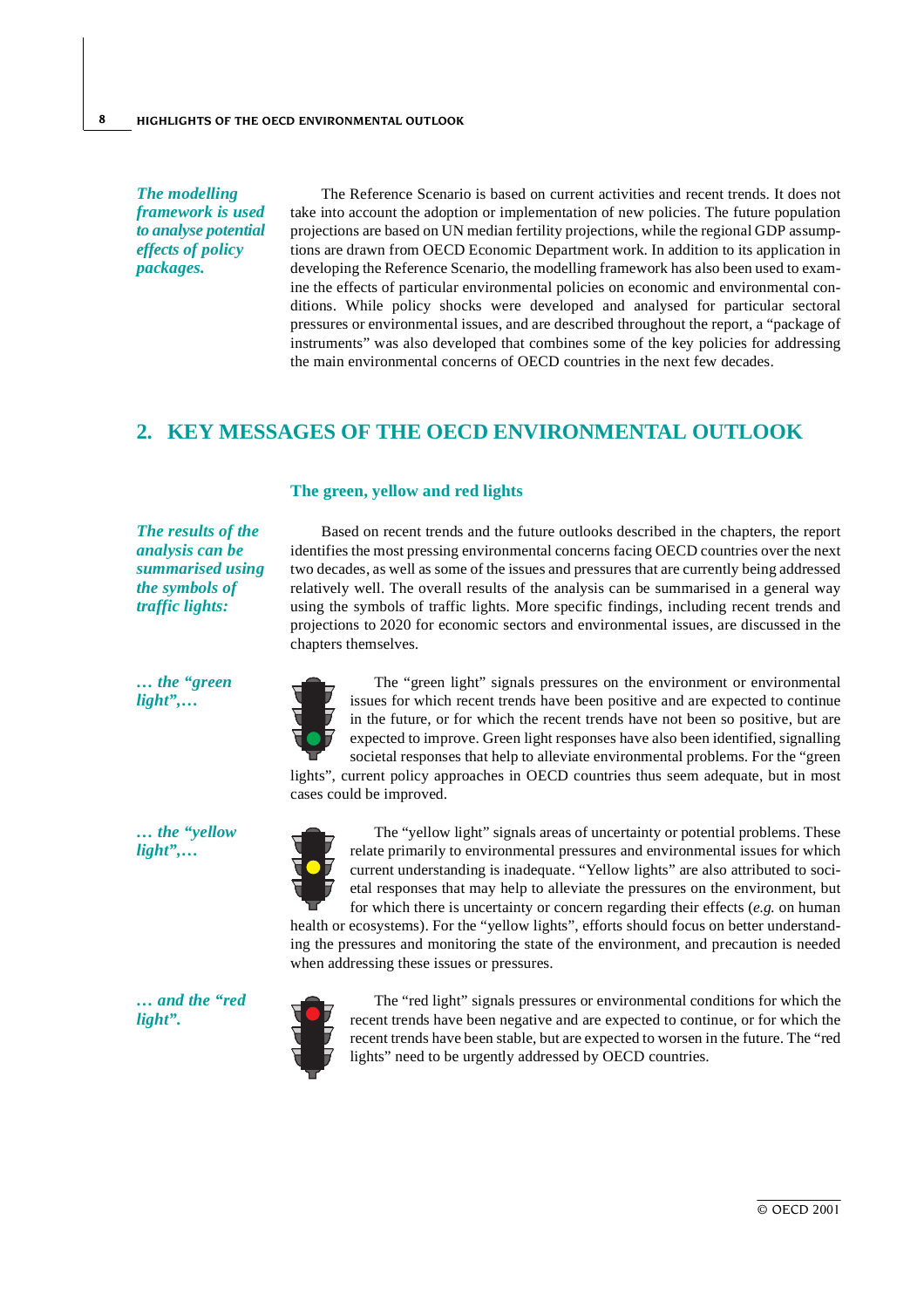#### **Green lights: proceed with caution**

*Some major improvements have been made or are expected,…*

*… including for some emissions to air,…*

*… point-source pollution from industries,…*

*… forest area and volume in OECD countries,…*

*… recycling of waste,…*

*… green purchasing and organic agriculture.*

*"Yellow lights", signal uncertainty or potential problems, including,…*

For many years, OECD countries have been trying to tackle the environmental problems they face. For some of these problems, major improvements have been registered or are expected by 2020, such as decreasing emissions of some air pollutants, reversal of deforestation in OECD regions, and reductions in point source pollution from industry (see Table: Signals of the OECD *Environmental Outlook*). Thus, OECD countries have virtually eliminated lead emissions from petrol and their emissions of ozone depleting CFCs, and significantly decreased emissions of sulphur oxides, carbon monoxide and some particulate matter. Implementation of already agreed emission reduction targets in many OECD countries is expected to lead to further decreases in the emission of these pollutants to 2020.

The three industries examined in the *Outlook* – steel, pulp and paper, and chemicals – are examples of industries where increased efficiency and improved production methods are significantly reducing the intensity of resource use and the pollution and waste emitted per unit of product. In OECD countries, the introduction of efficient processes, pollution control systems and practises in these industries have contributed to the reduction of emissions and resource use per unit of production. With the further introduction of new technologies and increased efforts towards energy efficiency improvements in the steel, pulp and paper and chemicals industries, emissions to air and water, resource use and waste generation from production in these industries may not increase significantly in the period to 2020.

After centuries of deforestation, forested area and forest volume have begun to increase in most OECD countries over the last two decades, and are expected to remain stable in the OECD area to 2020, providing a large number of services to society, including economic benefits, environmental services and social benefits. In OECD countries, timber is increasingly being harvested from second growth and planted forests, reducing pressures on natural and old growth forests, and the areas of natural forest that are protected in national parks or reserves have expanded.

The share of waste that is diverted from landfill to recycling is continuing to increase. The further implementation of waste management policies is expected to lead to the reduction of the portion of municipal waste that is landfilled from 64% in 1997 to about 50% in 2020, while the recycling of municipal waste increase from 18% to 33%.

"Green" purchasing of environmentally friendly goods and services is gaining ground in many OECD countries, primarily as a result of increased consumer awareness and the use of information instruments, in combination with other measures, to stimulate environmentally friendly consumer decisions. Largely in response to health and environmental concerns, organic agriculture and other environmentally friendly farm practices are spreading rapidly in many OECD countries. Organic agriculture has been experiencing annual growth rates in excess of 20% in a number of OECD countries in recent years, although it still occupies less than 2% of total agricultural area in most of these countries.

#### **Yellow lights: require further investigation or additional action**

Several environmental pressures and problems fall under "yellow lights", which signal uncertainty or potential problems. One such issue is water use in OECD countries, which is continuing to increase in total, but has been declining per person in over half of the OECD countries since 1980, and is expected to continue to decline per unit of GDP to 2020. Similarly, while there have been significant improvements in surface water

© OECD 2001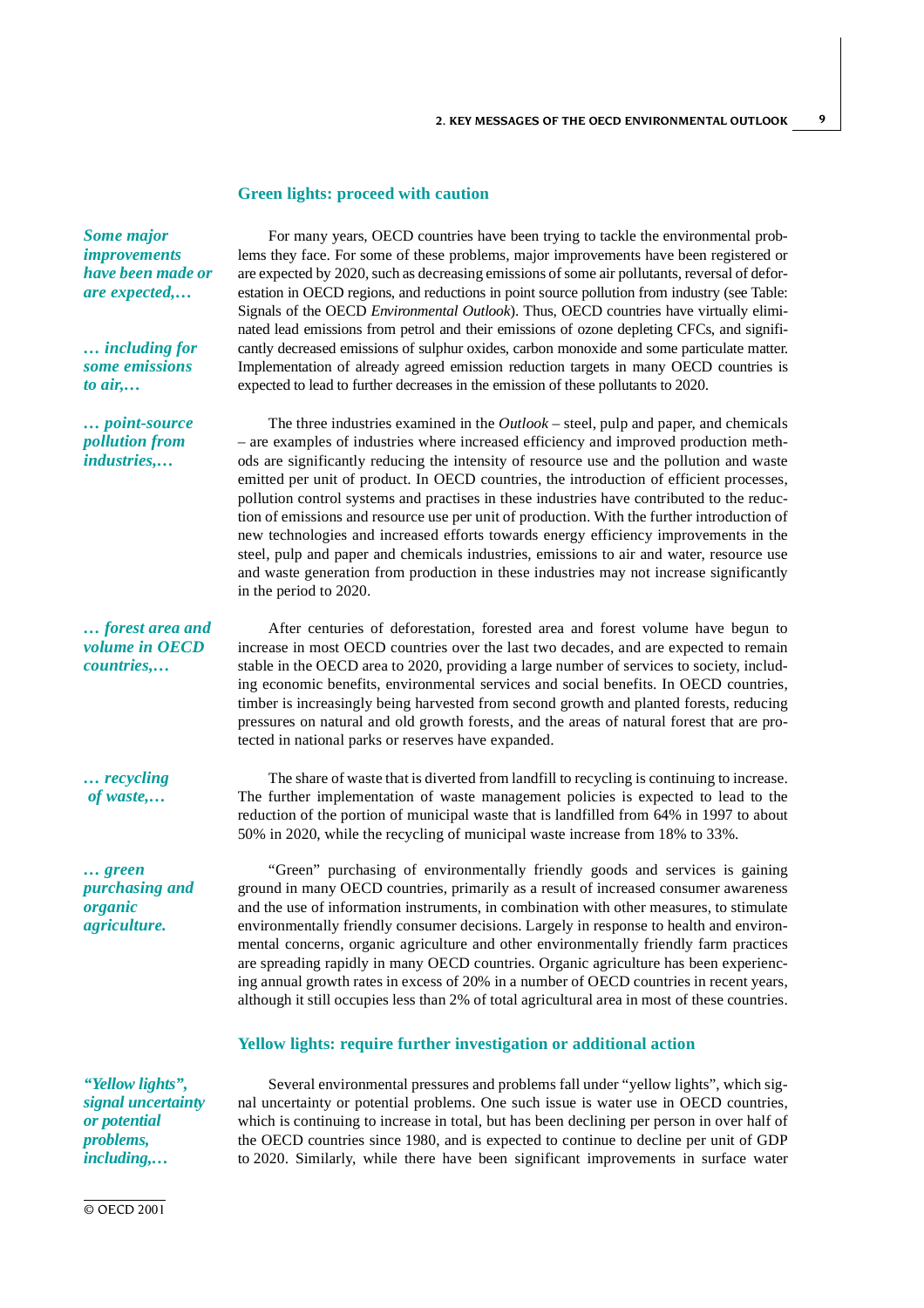quality in OECD regions, with many of the worst polluted water bodies having been cleaned up, few OECD countries satisfactorily meet basic water quality objectives.

Since the adoption of the Montreal Protocol in 1987, tremendous progress has been made in OECD countries in phasing out the production and consumption of substances that deplete the ozone layer. However, ozone-depleting substances are likely to remain in the stratosphere for a long time, and the ozone layer continues to become thinner as past emissions gradually reach the stratosphere and as emissions from some non-OECD countries increase.

*…and modern biotechnology.*

*… ozone layer integrity,…*

> For many environmental concerns, available data or scientific understanding are inadequate. Effects on human health and ecosystem functions due to toxic and hazardous emissions from industry and other sectors are still uncertain and poorly understood. Furthermore, data on hazardous waste generation in OECD countries have not been reliably collected, so recent trends are difficult to discern, although there are some indications that hazardous waste generation has been increasing. Similarly, with respect to many aspects of modern biotechnology, the potential effects on both human and ecological health are still unclear (see Box 1).

> While both aquaculture and plantation forests can help to alleviate pressures from increased demand for fish and forest products on the natural resource base (*e.g.* marine capture fisheries and old growth forests) through intensive production, both have potentially negative effects on local ecosystem quality.

#### Box 1. **New technologies**

Technological responses have lessened a number of environmental pressures in the past, and they can be expected to alleviate many – though certainly not all – of the expected future pressures. Most of the technological developments have been in the form of energy or resource efficiency improvements, practices or technologies to increase the level of renewable resources production (*e.g.* intensive forestry and agriculture, use of biotechnologies), or to reduce or eliminate the release of pollutants to environmental media.

In many fields, there have been new technological breakthroughs recently, and others are expected to occur in the period to 2020. These include new energy technologies, such as fuel cell technology, that can contribute to improving energy efficiency and reducing pressures on the environment.

Modern biotechnology, including genetically modified organisms (GMOs), have the potential to reduce the amount of damaging inputs (pesticides, fertilisers) used in natural resource sectors (agriculture, forestry, fisheries), and increase production levels to meet human needs. However, there may be negative effects on human health and on ecosystems; coping with these potential threats will require more research and improvements in risk management regimes.

#### **Red lights: need to be addressed urgently**

*"Red lights" need to be addressed urgently.*

*They include global environmental problems such as overfishing,…*

A number of environmental pressures and conditions are given a "red light" in the *Outlook*, signalling recent trends which have been negative and are expected to continue to 2020, or recent trends which have been more stable, but are expected to worsen. These are the major problem areas, and need to be addressed urgently.

Many of the "red lights" relate to global issues− the state of environmental resources or sinks of global significance – for which OECD countries are only some of the users or polluters. Over-fishing is a clear example of a "red light" issue of global importance: onequarter of the world's marine fisheries are already either exhausted, over-fished, or recovering from over-fishing. All or most of the increases in demand for fish to 2020 will need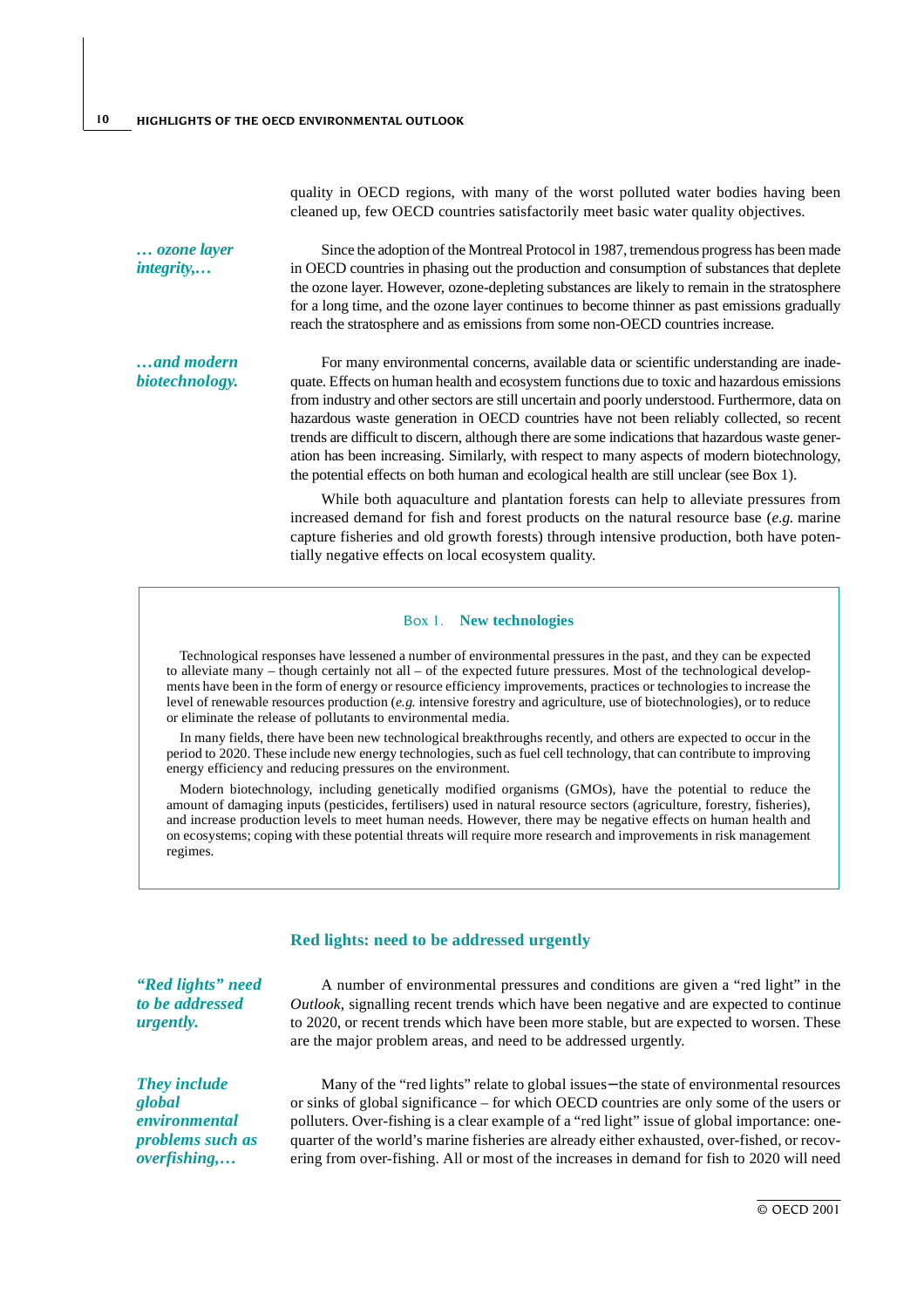to be supplied through aquaculture, since marine capture fisheries show no signs of increasing yield. Instead, their yields are likely to remain stable or even decline.

*… biodiversity loss, tropical deforestation,…*

Global deforestation is another serious problem, as is biodiversity loss. Efforts in OECD countries to improve conditions at home – such as through aforestation programmes and the expansion of protected areas – are steps in the right direction, but insufficient to dominate the global trends, with non-OECD regions expected to lose almost a further 10% of their forested area by 2020.

#### Table: **Signals of the** *OECD Environmental Outlook*

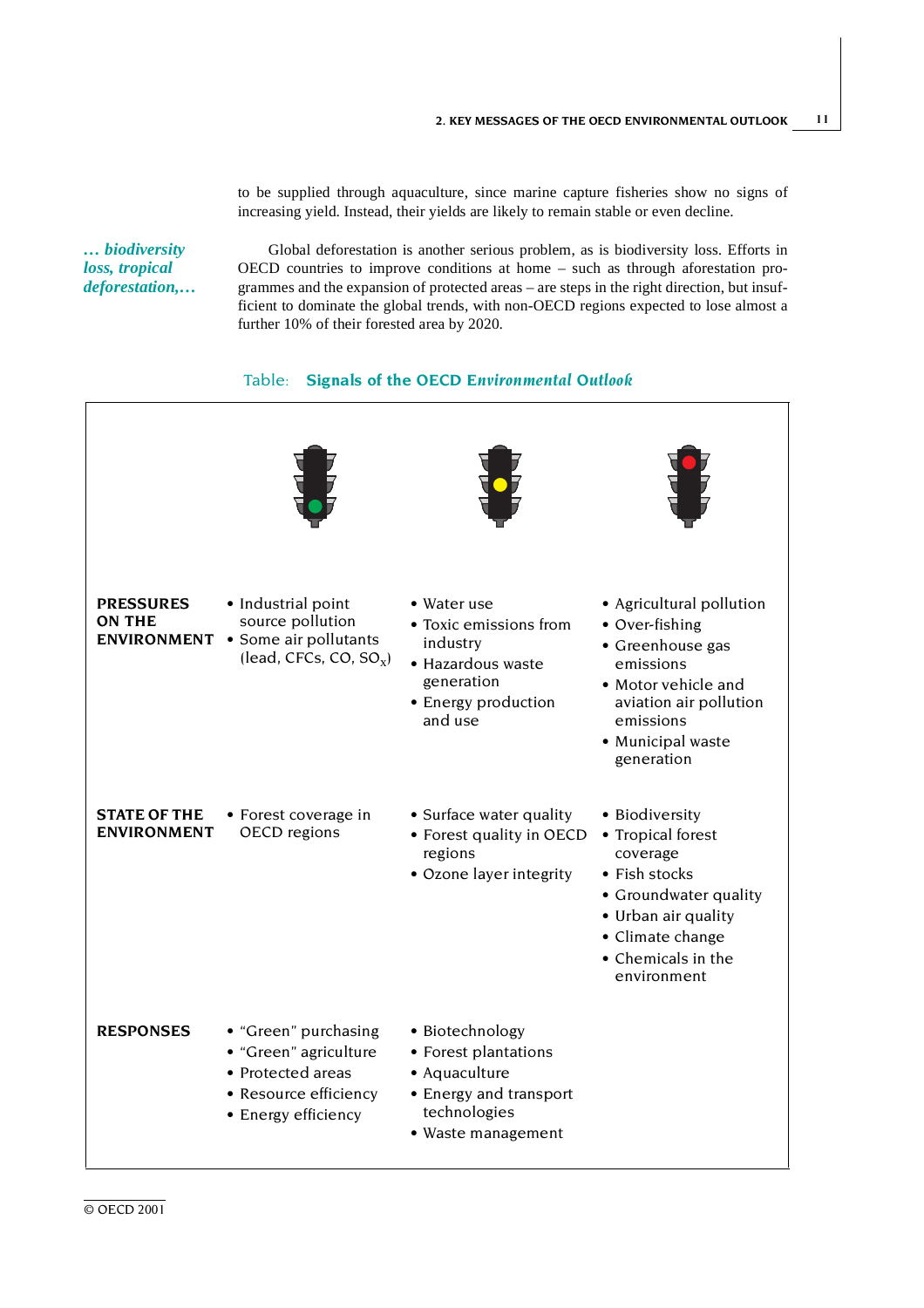*… climate change,…* Climate change as a result of greenhouse gas emissions is, arguably, one of the most important "red light" issues faced by OECD countries. Despite commitments by Annex I countries<sup>1</sup> to reduce emissions, the release of total greenhouse gases in OECD countries is expected to continue to increase to 2020, with emissions from non-OECD countries also growing rapidly, leading to increases in global mean temperatures and a rise in sea levels. Under current policies, OECD countries are likely to increase  $CO<sub>2</sub>$  emissions by a further one-third to 2020, far from the overall Kyoto Protocol target for Annex I countries of a 5% reduction of greenhouse gas emissions from 1990 levels to 2008-2012. Meeting Kyoto targets will require reducing greenhouse gas emissions in OECD countries by roughly 20% to 40% compared to the Reference Scenario projections. Stronger policies are urgently required if the worst effects of climate change are to be averted. *… and urban air* 

Despite progress in reducing air pollution emissions in OECD countries, serious air quality and related human health problems persist in heavily industrialised and densely populated urban areas. Air quality standards for nitrogen dioxide, tropospheric ozone and fine particulate matter, as well as critical loads for acid rain and eutrophicating depositions, are still exceeded in many OECD countries, and it is projected that this will continue to 2020.

*… to which energy use and transport are the main contributers.*

*Groundwater pollution,…*

*pollution,…*

Energy use and transportation are the main contributors to greenhouse gas emissions, as well as to various air pollutants that lead to urban air pollution. If current policy patterns continue, the impacts on climate change of these activities are likely to continue in OECD countries and worldwide to 2020, with motor vehicle kilometres travelled in OECD countries expected to increase by 40% from 1997 to 2020, and passenger air kilometres expected to triple. Meanwhile, energy use in OECD regions is expected to increase by 35% to 2020.

While groundwater pollution has not been a major concern for OECD countries in the past, it is increasingly becoming one now. Most OECD countries have been experiencing difficulties with the protection of groundwater quality, especially from non-point source pollution such as agricultural run-off. Thus, nitrate concentrations in excess of WHO drinking water guidelines are now widespread in aquifers in many OECD countries, and available evidence suggests that there is a trend towards a worsening of aquifer water quality in OECD regions. As human populations draw more and more upon groundwater sources for drinking water and other uses, the build-up of nitrates and other pollutants in these sources will pose a growing problem.

*… primarily from agricultural run-off,…*

Despite significant progress in recent decades, agriculture continues to be a major source of pollution to water, air and soil. Agricultural intensification has lead to a higher energy intensity of agricultural production, pollution of ground and surface water by pesticides, fertilisers, and nutrients, increased soil erosion, and reduced habitat provision in OECD countries. In the period to 2020, total water use by agriculture in OECD countries is projected to increase by 15%, nitrogen and biochemical oxygen demand (BOD) loading to waterways from agriculture is projected to increase by more than 25% and methane emissions could increase almost 9% from current levels.

*… chemicals in environment,…*

Even though emissions from the production of chemicals have been reduced, releases of chemicals from the consumption and use of products will continue to result in

<sup>1.</sup> Under the UN Framework Convention on Climate Change (UNFCCC), Annex I (industrialised) countries have agreed to aim to limit their greenhouse gas emissions. Annex B of the Kyoto Protocol establishes legally binding greenhouse gas limitation commitments for almost all Annex I countries.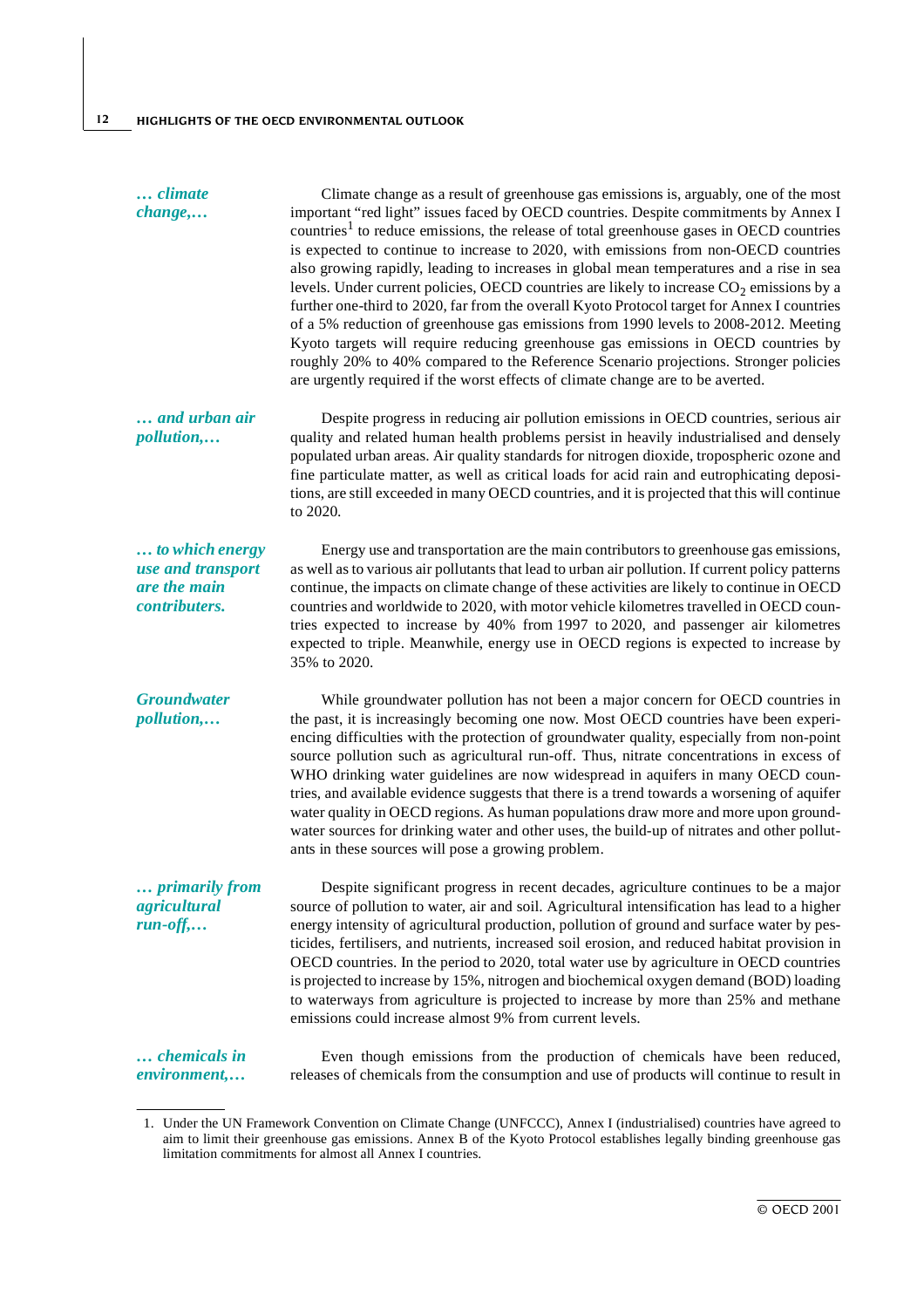their widespread presence in the environment. Persistent and toxic chemicals could cause serious effects on the environment and human health over the next 20 years (see Box 2). Major efforts will be needed to test, assess and, where needed, manage the risks of endocrine disrupters.

The generation of municipal waste in OECD countries increased by around 40% between 1980 and 1997, amounting to about 540 tonnes in 1997. While the average growth rate seems to have slowed down in recent years, municipal waste generation is expected to keep growing in OECD countries over the next two decades, reaching an estimated 770 million tonnes annually by 2020.

#### **Integrity of ecosystems**

Many renewable resources are used in unsustainable ways, threatening the integrity of ecosystems. As indicated by the "red lights", there are now concerns that current fishing practices and levels are not sustainable in the long run, and that the diversity and catch of the world's oceans may decrease to 2020. Human induced climate change is evident, and the effects on ecosystems are expected to be severe, including rising temperatures and rising levels of the world's oceans. Biodiversity is threatened in OECD and non-OECD countries, and tropical forests are continuing to diminish. Furthermore, freshwater scarcity is becoming a problem in some regions and desertification, land degradation, and soil erosion are also threatening the health of ecosystems.

With the world's population expected to increase by one-quarter to 2020, and economic growth and globalisation continuing steadily, human pressures on the environment are not expected to ease unless strong policy actions are taken to protect ecosystems and maintain the essential services they provide. In order to ensure ecosystem integrity over the long term, policies will be needed to secure detoxification of the substances released to the environment, decarbonisation of energy supply, conservation of biological diversity and the sustainable use of renewable natural resources.

#### **De-coupling environmental degradation from economic growth**

In general, environmental degradation has increased at a slightly slower rate than economic growth. The use of energy and other resources, like agricultural inputs, water and metals, now appears to be increasing at a slower rate than GDP in many OECD countries, and the pollution intensity of output is growing even more slowly. These trends suggest a potential for de-coupling environmental degradation from continued economic growth. In some cases, reductions in resource intensity have been large enough to lead to absolute, rather than just relative, environmental improvements by offsetting the overall effects of growth in per capita incomes and population.

However, overall environmental degradation has persisted in most areas, despite improvements in resource efficiency, as the volume effects of total increases in production and consumption have outweighed the resource efficiency gains per unit of product. Thus, following recent trends, OECD countries are expected to reduce the energy intensity of their economies by 20% to 2020, while increasing total energy use by 35% (see Figure 1). Even with the use of new, more efficient, energy and transport technologies, it is unlikely that total emissions from these sources will decrease much over the next two decades. OECD countries will need to achieve more significant changes in the fuel mix than are currently foreseen, with greater substitution of the more polluting fossil fuels by renewable resources and cleaner fuels.

*… and municipal waste generation are also "red lights".*

*The integrity of ecosystems is threatened.*

*Some de-coupling of environmental degradation from economic growth is expected,…*

*… but will not be enough to outweigh the volume effects.*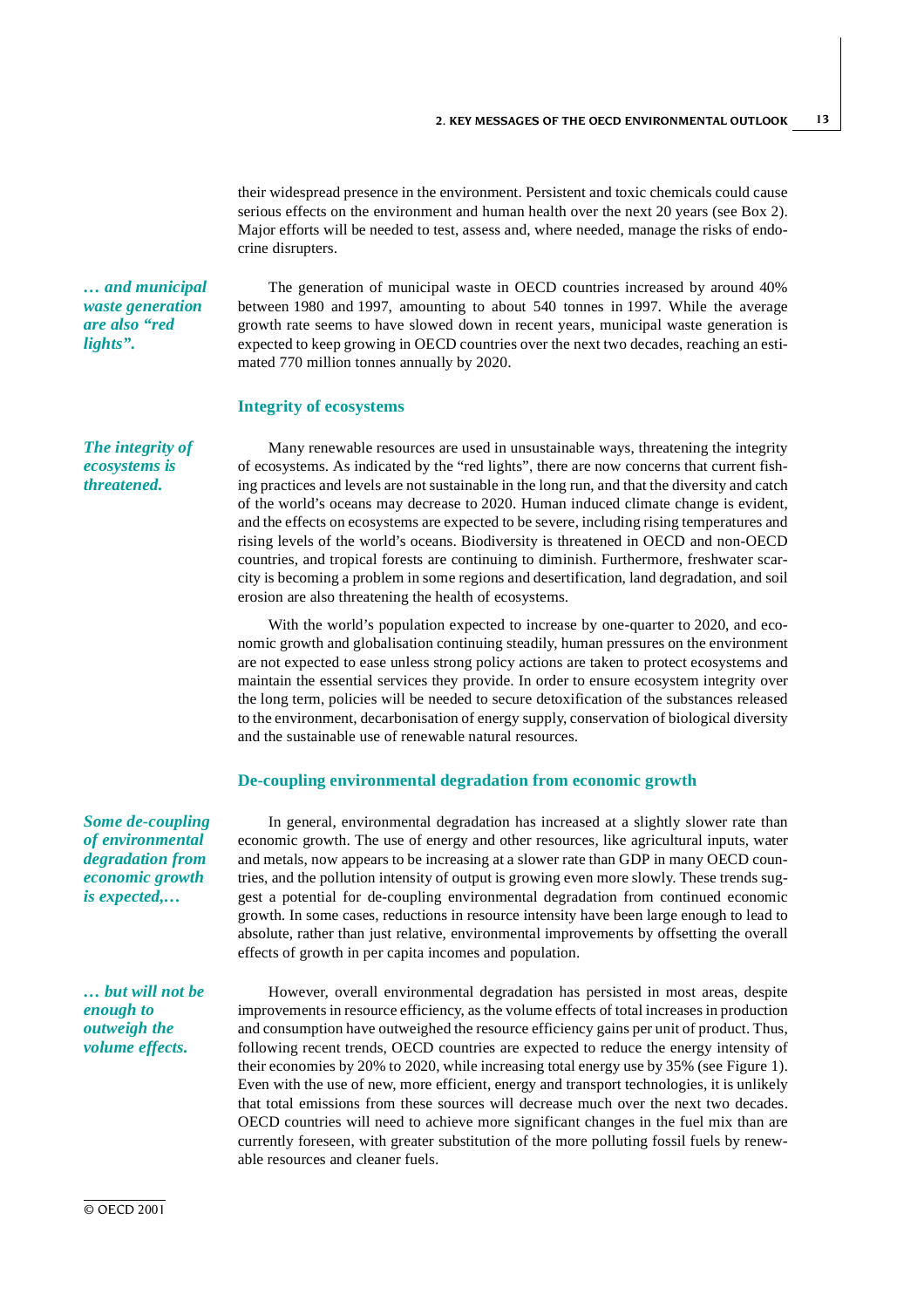

#### **Addressing the social and environmental interface**

*The social and environmental interface needs to be addressed.*

Perhaps some of the most significant effects of environmental degradation from a social and economic perspective are the effects on human health (see Box 2). Furthermore, it is often the poorest regions of the world and the poor communities in society that are particularly exposed to these effects, and that are the least able to access the benefits, resources and services that the environment provides.

#### Box 2. **Environment and human health**

Environmental degradation can have a significant impact on human health, for example through increased asthma and respiratory diseases from urban smog, skin cancer from a thinner ozone layer, and poisoning through chemicals in the environment. Estimates of the share of environment-related human health loss are as high as 5% for high-income OECD countries, 8% for middle-income OECD countries and 13% for non-OECD countries. In total, environmental damage may be responsible for up to 6% of the total burden of disease in OECD countries. Air pollution and exposure to hazardous chemicals are important causes of the environment-related burden of disease in OECD countries. The transport and energy sectors are major contributors to air pollution, while important sources of chemical pollution are agriculture, industry, and waste disposal and incineration. In the period to 2020, the effects on human health of the widespread release of chemicals to the environment and of reduced air quality may worsen. At the same time, new environmentally related human health threats may emerge in OECD countries. The possible effects of climate change are a widely recognised future threat to human health, although their exact impact is not yet well understood.

Opportunities for reducing environment-related human health risks are considerable. The benefits of many environmental policies in terms of reduced health care costs and increased productivity significantly exceed the costs of implementing these policies.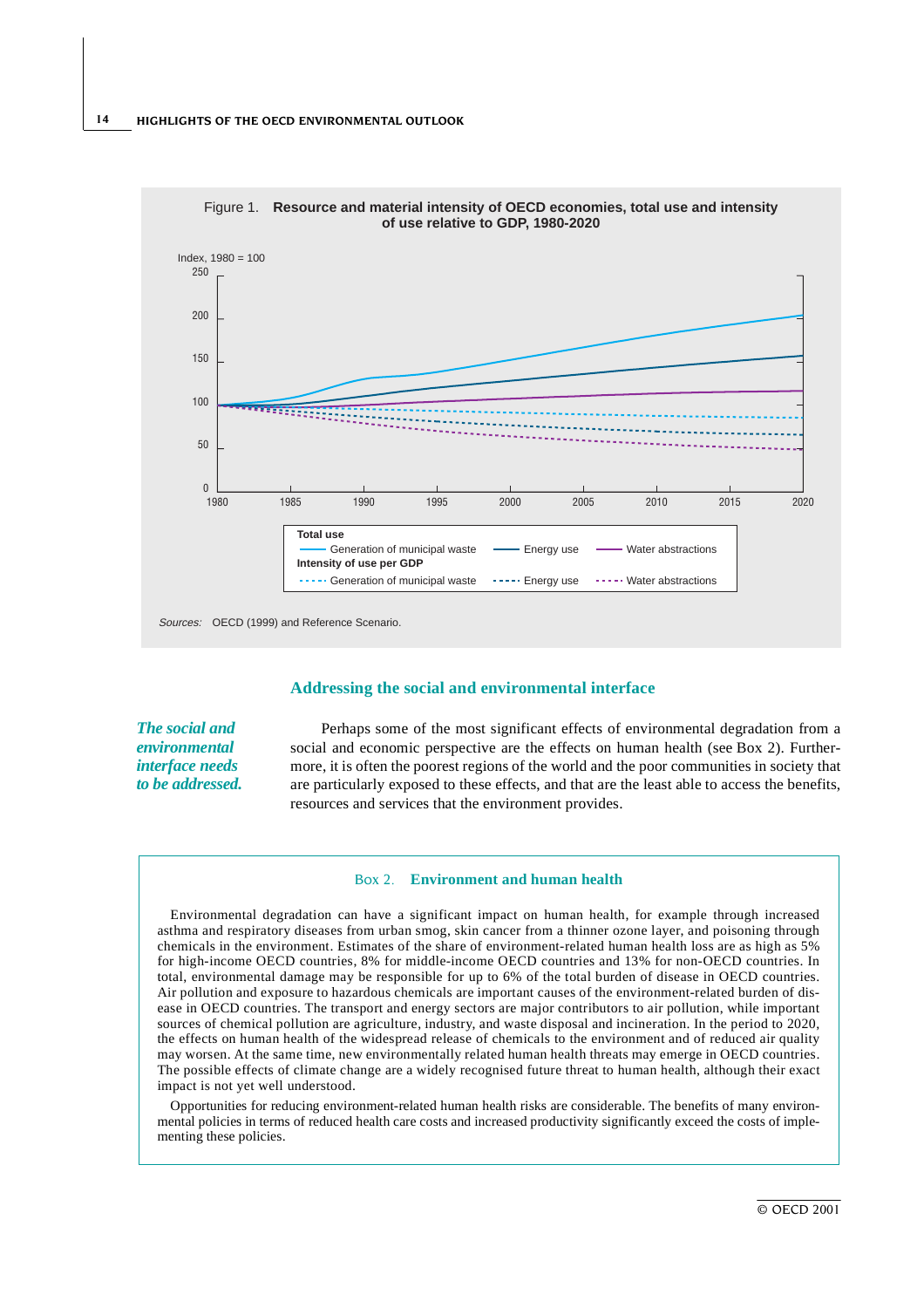Policies that are developed to protect the environment and manage natural resources should consider the distributive effects of environmental quality and access to natural resources and, of course, ensure that they do not further exacerbate these effects. Strategies for addressing distributive issues in environmental policy design are discussed in the *Outlook*, including measures to reduce any potentially regressive effects of environmental taxes or charges (*i.e.* where lower-income groups spend a larger proportion of their incomes on the tax or charge than higher-income groups).

In addition, the availability of and access to environmental information, opportunities for public participation and partnerships in environmental decision-making, and access to courts on environmental matters, is essential for enhancing public awareness of environmental issues and the implementation of widely supported environmental policies.

# **3. POLICY PACKAGES FOR ADDRESSING ENVIRONMENTAL PROBLEMS**

#### **Policy action: learning from the past**

*What can policy-makers do to tackle these environmental problems?*

What can policy-makers do to tackle these environmental problems? For a start, they need to look at examples of where improvements have already taken place or are starting to happen. Improvements have often been linked to pricing incentives or regulatory intervention. Government regulations and restrictions have been particularly successful in reducing industrial pollution, cleaning up the worst polluted surface waters, and reducing the levels of some air pollutants.

Many of the issues identified as "red lights" are problems of sharing the use of global resources or sinks, such as biodiversity loss, over-fishing and the release of greenhouse gases. While unilateral action can help to alleviate some of the pressures on these resources, strong internationally co-ordinated policies will be required. A number of the other "red lights" are the result of diffuse sources of pollution  $-e.g.$  poor urban air quality, the dispersion of chemicals in the environment, and groundwater pollution – which are difficult to tackle because they come from large numbers of dispersed or mobile sources (cars, farms, consumers). In many cases it is difficult to identify the particular source of the pollution, and thus to design regulations or policies to directly address the problem. Increasing the availability of and access to environmental information, as well as increased public participation in environmental decision-making processes, can help to improve understanding of environmental issues and increase support for environmental policy development.

*Comprehensive packages of policy instruments will need to be adopted in OECD countries.*

Comprehensive packages of policy instruments will need to be adopted in OECD countries to successfully address the "red lights" identified throughout the *Outlook* – *i.e.* the environmental pressures and conditions that most urgently need attention by OECD countries. Because of the complexity of many of the most urgent pressures on the environment, their often inter-connected nature, and the limited understanding of some of their causes and effects, single policy instruments will seldom be sufficient to effectively resolve these problems. Instead, combinations of policy instruments will be required which target the range of actors affecting the environment, draw on synergies for realising the different environmental policy objectives and avoid policy conflicts, and which address any social or competitiveness concerns about the policy instruments.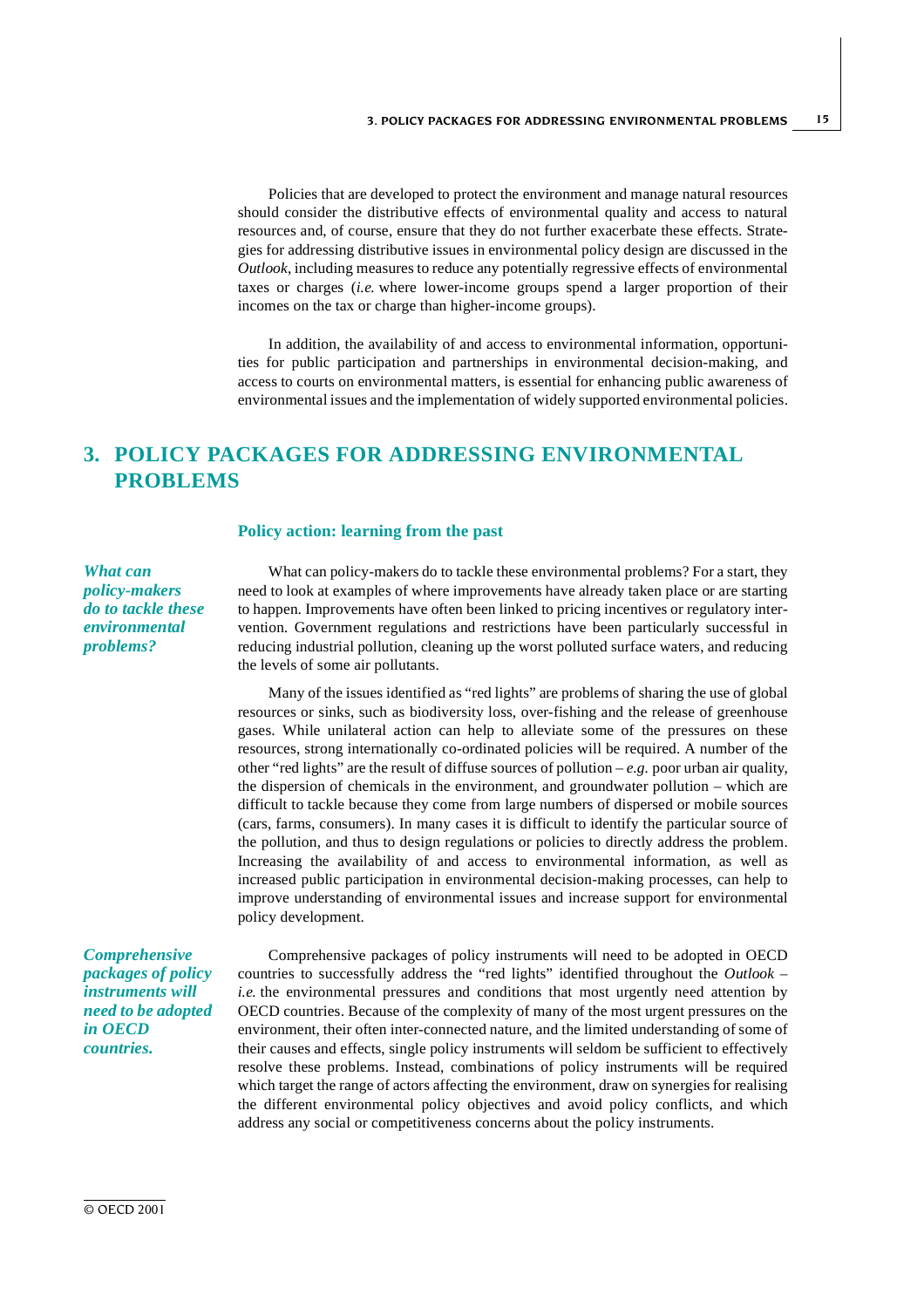*The* **Outlook** *outlines "policy packages" to tackle the most pressing problems.*

The *Outlook* outlines "policy packages" or combinations of instruments – regulatory, economic, and others – that can be used to tackle many of the most pressing environmental problems. The policy mix suggested here involves the combination of a robust regulatory framework with a variety of other instruments, such as stronger pricing mechanisms to influence the behaviour of consumers and producers, voluntary agreements, tradable permits, eco-labels and information-based incentives, land use regulations and infrastructure provision. In particular, the *Outlook* recommends the removal of environmentally harmful subsidies and a more systematic use of environmental taxes, charges and other economic instruments to get the prices right.

*The policy packages required will include a combination of policies.*

The appropriate policy packages will need to be carefully designed in order to achieve the desired environmental objectives in the most cost-effective manner. Policies will be needed which deal with intervention failures, such as inefficient subsidies or poorly designed regulations, and with market failures that stem from the noninternalisation of environmental costs in the market or the lack of markets for particular resources or environmental services, such as biological diversity. The policy packages required to address the identified "red light" problems will in general include a combination of:

- *economic instruments* taxes, charges and fees, the reform of environmentally damaging subsidies, transferable permits;
- *regulatory instruments* standards, licenses, permits, regulations, restrictions;
- *voluntary approaches –* negotiated agreements, unilateral commitments, public voluntary commitments;
- *incentives for technological development and diffusion;* appropriate pricing signals, regulations, support for research and development;
- *information-based instruments* data collection and dissemination, indicators, information provision, valuation, education and training, eco-labelling; and
- *other policies* zoning and land-use planning, infrastructure provision.

These packages are not limited to only those policy instruments that are available to environment ministries. Many of the instruments discussed here would need to be implemented either by, or in co-operation with, authorities outside environment ministries. The co-operation of finance authorities is needed to implement environmental taxes, as is the co-operation of sectoral authorities to implement policies which affect these sectors, particularly agriculture, fisheries, forestry, energy, transport, and selected industries.

#### **A policy package for the primary sectors and selected natural resource issues**

The *Outlook* presents a package of policies OECD countries could adopt to help address the most pressing environmental issues relating to primary sectors and natural resource use – in particular, agricultural pollution, the contamination of groundwater resources, overfishing of the world's marine fish stocks, tropical deforestation, and global biodiversity loss.

<span id="page-13-0"></span>A simulation was undertaken in the *Outlook* modelling framework to indicate the potential effects of removing subsidies to primary sectors and the use of natural resources in OECD countries. All the subsidies to the agriculture, forestry, fisheries, and water supply sectors, and to the use of products from these sectors, were removed in the simula-

*Many of these would need to be implemented outside environment ministries.*

*A policy package for primary sectors and selected natural resource issues,…*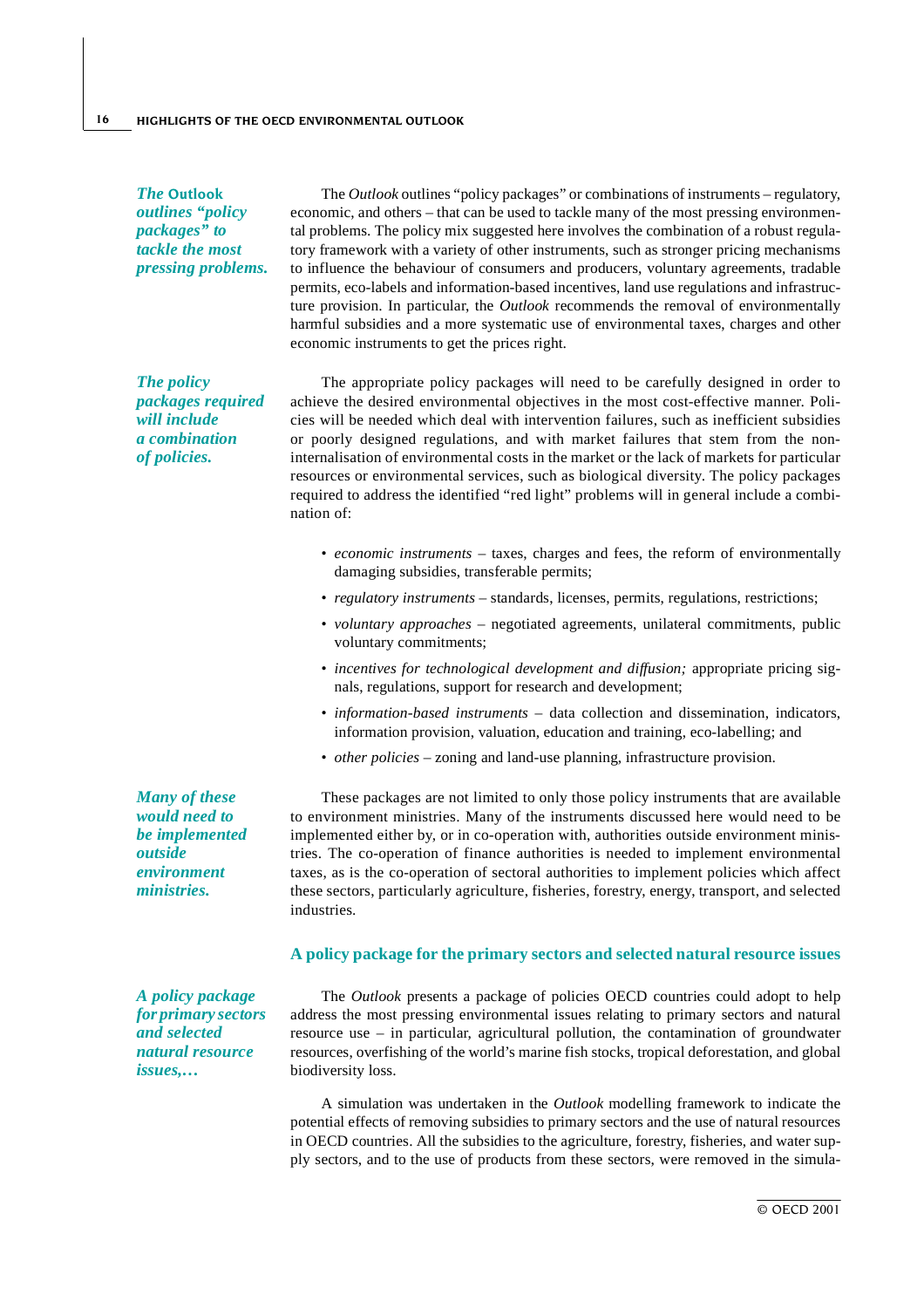tion.<sup>[2](#page-13-0)</sup> Despite the large levels of support that are listed as going to the sectors, the database used still does not reflect all the support to these sectors and natural resource use. Given the underestimation of total subsidy levels in the model, the results of the policy simulation should be considered only as an indication of the direction, and rough minimum level, of the effects that might be obtained from subsidy removal in the sectors concerned.

The effects of the subsidy removal are estimated to be positive for the environment in OECD regions. Thus, total irrigation water use in OECD countries would be expected to be about 11% lower in volume terms in 2020 compared with the Reference Scenario projections, while nitrogen loading to waterways from agriculture (through fertiliser use and livestock waste) would be about 6% lower. Methane emissions (both from rice and livestock production) are also estimated to be lower in 2020 than projected in the Reference Scenario, but only marginally.

Another model simulation was made reflecting the introduction of a tax on chemical inputs used by agriculture (*e.g.* fertilisers, pesticides), in addition to the subsidy removal described above. The tax was set as an *ad valorem* tax on chemical inputs to agriculture in OECD regions that increases by 2 percentage points each year, such that it would be equal to a 50% tax on these inputs by 2020. This simulation led to particularly strong effects in the emissions of nitrogen from crop production in OECD regions, indicating that such a tax might lead to significant decreases in nitrogen-loading of waterways from agricultural run-off and nitrous oxide  $(N_2O)$  emissions (a greenhouse gas) from agricultural soils. Although not quantified in the modelling framework, one can assume that such a tax would also lead to reductions in pesticide use. The estimated effect on real GDP in OECD regions of removing the primary sector subsidies as described above and adding this tax was negligible.

#### **A policy package for climate change, air pollution, and the energy and transport sectors**

Moving the sectors and issues of energy, climate change, transport and air pollution out of the "red lights" category will require a comprehensive policy package. Such a package should include a combination of economic instruments (subsidy and tax reform, introduction of new taxes or charges, and wider use of tradable permits systems), a strong regulatory framework (particularly for setting air quality targets or standards), the promotion of voluntary or negotiated agreements, and the use of information-based policy tools to encourage more sustainable energy consumption and production patterns.

Again, because of the limited estimates of energy and transport subsidies reflected in the model, the effects of a policy simulation to remove these subsidies was understandably also small. However, previous OECD analysis has shown that a targeted reform of energy and transport subsidies in OECD countries could significantly reduce greenhouse gas emissions without increasing overall economic and social costs (OECD, 1998). OECD case studies indicate that energy subsidy reform could reduce  $CO<sub>2</sub>$  emissions in the range of 1-8% of energy-related emissions at the national level, while also improving economic performance (OECD, 1997). Case studies also indicated that transport subsidy reform could reduce emissions from that sector by 10-15%.

*… could lead to significantly lower water use and nitrogen loading.*

*Introducing a tax on chemicals used by agriculture, in addition to the subsidy removal, would have strong effects.*

*Dealing with these "red lights" will require a comprehensive policy package.*

<sup>2.</sup> These correspond to subsidies listed in national accounts, as summarised in the GTAP database (Version 4) used in the JOBS model. Because of a lack of disaggregation of the subsidies in the database, it was not possible to simulate the results of removing environmentally damaging subsidies alone. Instead, all the subsidies listed were removed for the exercise.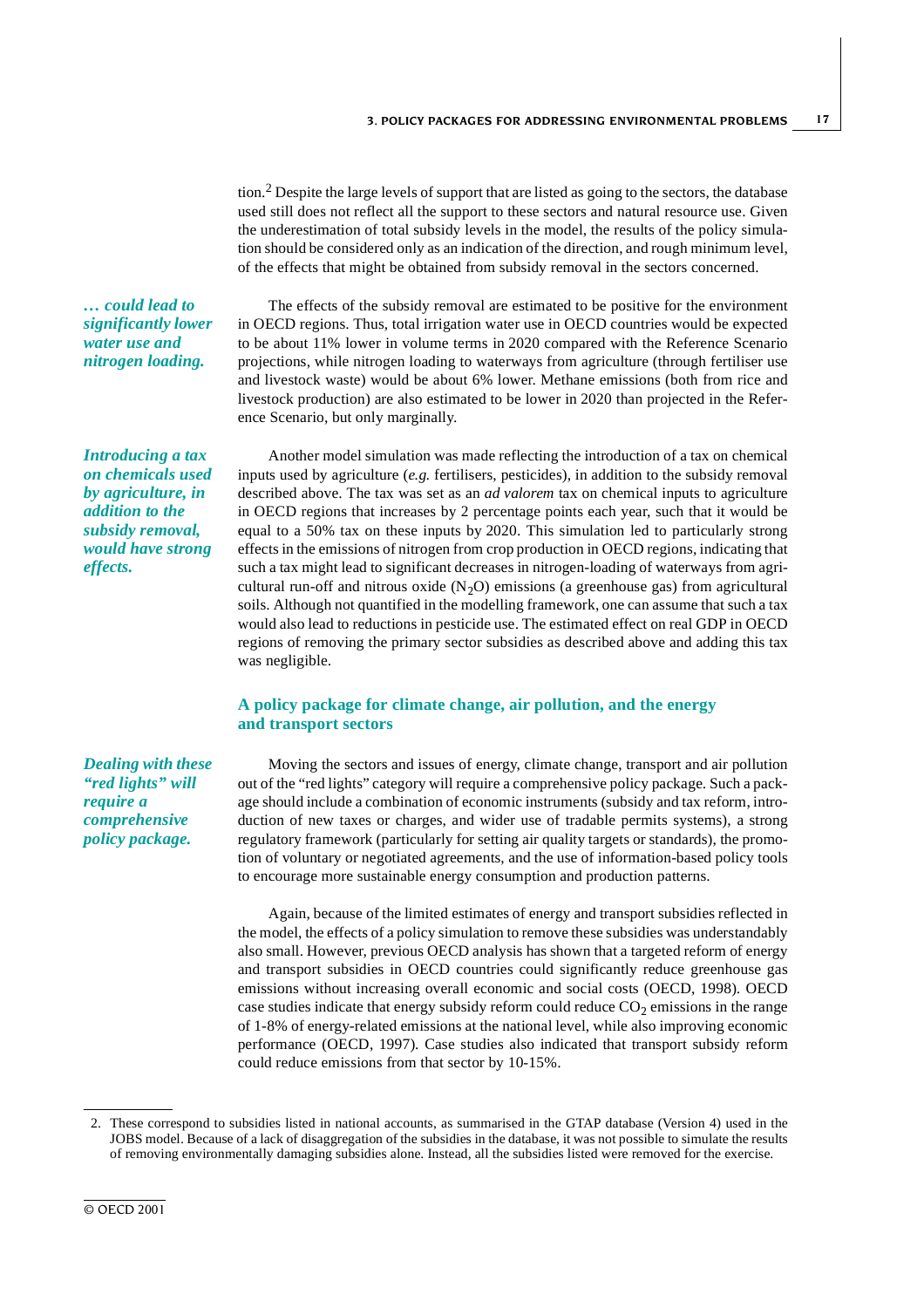#### *Subsidy reform is needed.*

At a minimum, subsidies that support the use of fossil fuels over other, less environmentally damaging, fuels should be reformed to "level the playing field". As the share of nuclear fuel in the fuel mix of OECD countries is expected to decrease over the coming decades, actions will need to be taken to ensure that this is replaced with environmentally sound alternatives.

*Removing subsidies and introducing a tax on fuel use would reduce emissions significantly.*

A model simulation was undertaken reflecting the removal of the subsidies to energy and transport listed in the modelling database, combined with the application of a yearly increasing *ad valorem* tax on fuel use in OECD countries whose increase is linked to the carbon content of the fuels. The tax was thus set to increase by 2, 1.6 and 1.2 percentage points per annum for coal, crude oil and natural gas respectively. The tax rate thus reached the level of 50%, 40% and 30% of pre-tax prices respectively in  $2020$ .<sup>3</sup> According to this simulation, implementing the combined subsidy removal and fuel tax policy package in OECD countries would reduce  $CO_2$  and  $SO_x$  emissions in OECD regions in 2020 by as much as 25% each compared with the Reference Scenario. The simulation indicated only a small leakage effect of emissions to non-OECD countries, with resulting worldwide  $CO<sub>2</sub>$  emissions 11% lower and  $SO_x$  emissions 9% lower in 2020 compared with the Reference Scenario.

#### **A policy package for households, selected industries and waste**

Many of the pressures and issues examined in the chapters of the *Outlook* on households, selected industries and waste are "green lights" or "yellow lights". However, two "red light" pressures remain from these issues and sectors – municipal waste generation and the widespread release of persistent and toxic chemicals to the environment. Decoupling waste generation from economic growth will be a major challenge. To a large extent, addressing this problem will require policies that address both production processes (particularly packaging practices), and consumer behaviour. Tackling the problem of persistent and toxic chemicals in the environment will require a comprehensive package of policies that provides the right incentives for the various down-stream actors to reduce their release of chemicals.

Economic instruments, such as user charges on municipal solid waste collection and treatment, are already widely used in OECD countries but their rates are, in general, too low to influence consumer behaviour. Economic instruments for addressing problems of toxic and persistent chemicals in the environment are less widely used in OECD countries, and their potential applications are more limited.

While it was not possible in the modelling framework to apply a tax on waste generation or a tax on the use of toxic or persistent chemicals only, a simulation was undertaken to examine the effects of a tax applied across all chemicals use, combined with the removal of all subsidies to the manufacturing sectors. The environmental benefits of this policy package are most noticeable in the chemicals industry, but they would affect the other manufacturing industries as well. Water use by the pulp and paper industry would be expected to be 3% lower in 2020 than under the Reference Scenario, while  $CO<sub>2</sub>$  and  $SO_x$  emissions would be 4-5% lower for both the steel and pulp and paper industries in OECD countries. A more significant reduction (roughly 22-24%) is expected for the chemicals industry for the pressures under the policy simulation, including energy use,  $CO<sub>2</sub>$  and  $SO<sub>x</sub>$  emissions, and water use.

*Waste generation and chemicals in the environment need to be addressed urgently.*

*A tax on chemicals use, combined with removal of subsidies, would lead to noticable effects.*

<sup>3.</sup> For technical reasons, the policy simulation is related to the pre-tax prices of the fuels, and not directly to the carbon content of each fuel, and so does not, strictly speaking, reflect a "carbon tax".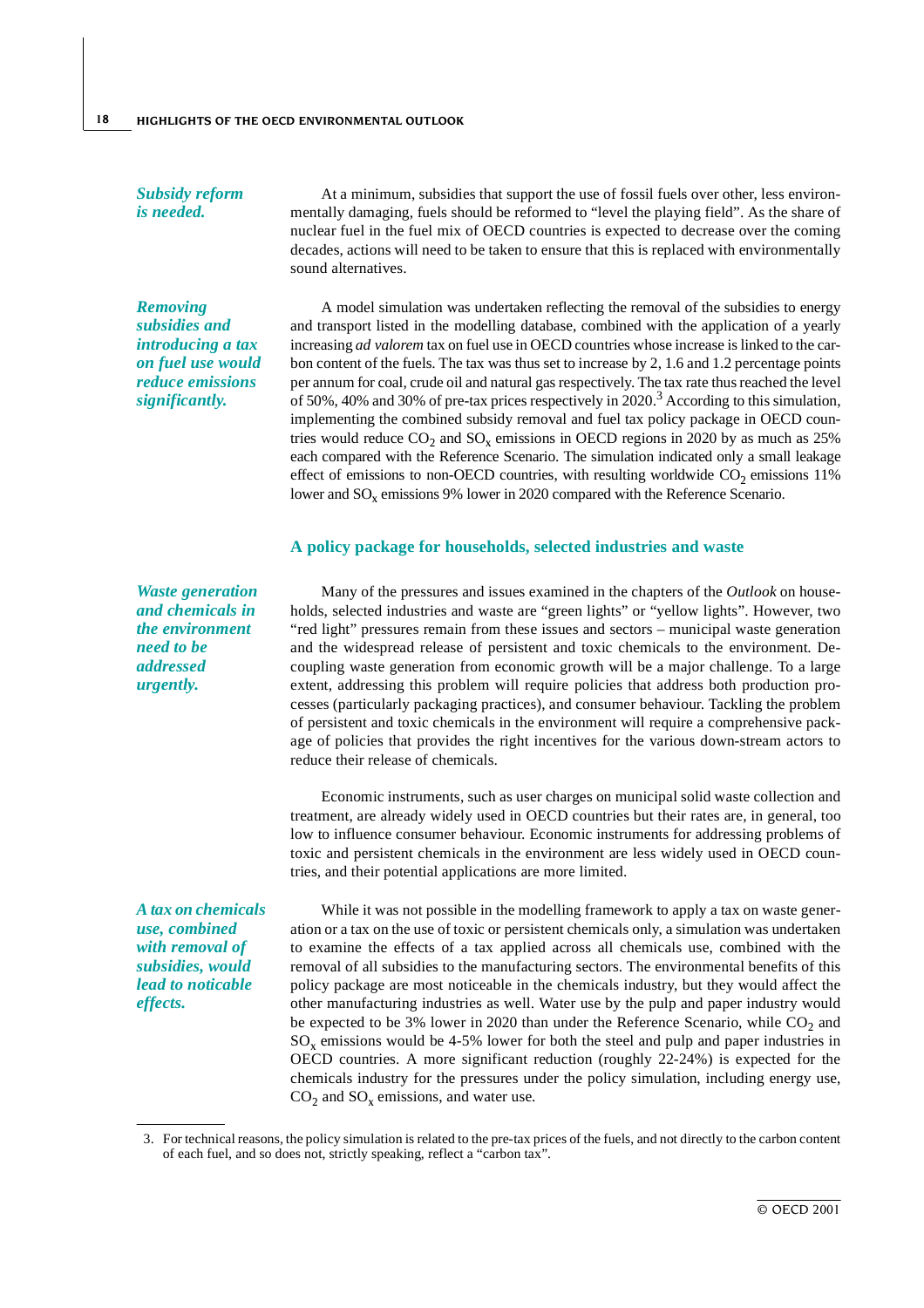#### **Assessment of a combined policy package to address all the "red lights"**

*A combined policy package, with subsidy removal and taxes on fuel use and chemicals use,...*

A combination of economic incentives, a strong regulatory framework, increased technological development and diffusion, and voluntary and information-based policies will be required to address all the "red lights" identified in the *Outlook*. A range of policies that could be included in such a policy mix are outlined in the report, and the potential environmental and economic effects are assessed where information was available. And what would be the net effects of adopting the full package of policies? A policy simulation was undertaken to examine the net impact of adopting the main economic incentives described above for the specific sectors, applied in two stages through a combination of:

- 1. removing all subsidies (as listed in the modelling framework) to production and consumption across OECD regions; and then
- 2. applying an *ad valorem* tax on fuel use in OECD regions that increases annually by 2, 1.6 and 1.2 percentage points respectively for coal, oil and natural gas use; and applying an *ad valorem* tax on chemical use in all sectors of OECD economies that increases by 2 percentage points per year.

*… would be costeffective and lead to significant environmental improvements.*

As a result of implementing this policy mix,  $CO<sub>2</sub>$  emissions from OECD countries are expected to be 15% lower in 2020 compared with the Reference Scenario,  $SO_x$  emissions would be 9% lower, and methane emissions 3% lower (see Figure 2). Largely because of the effect of the chemical tax on fertiliser use in agriculture, nitrogen loading to waterways would be almost 30% lower in 2020 compared with the Reference Scenario. With this policy package, the economic costs of achieving these environmental benefits





Note: The subsidy removal scenario simulated the removal of all subsidies in OECD countries listed in the model, and a proxy for the removal of Market Price Support to agriculture in OECD countries. The subsidy removal taxes scenario add an ad valorem tax on fuel use in OECD countries that increases by 2, 1.6 and 1.2 percentage points per annum respectively for coal, oil and natural gas, and an ad valorem tax on all chemical use which increases by 2 percentage points per annum. Source: Reference Scenario and policy simulations.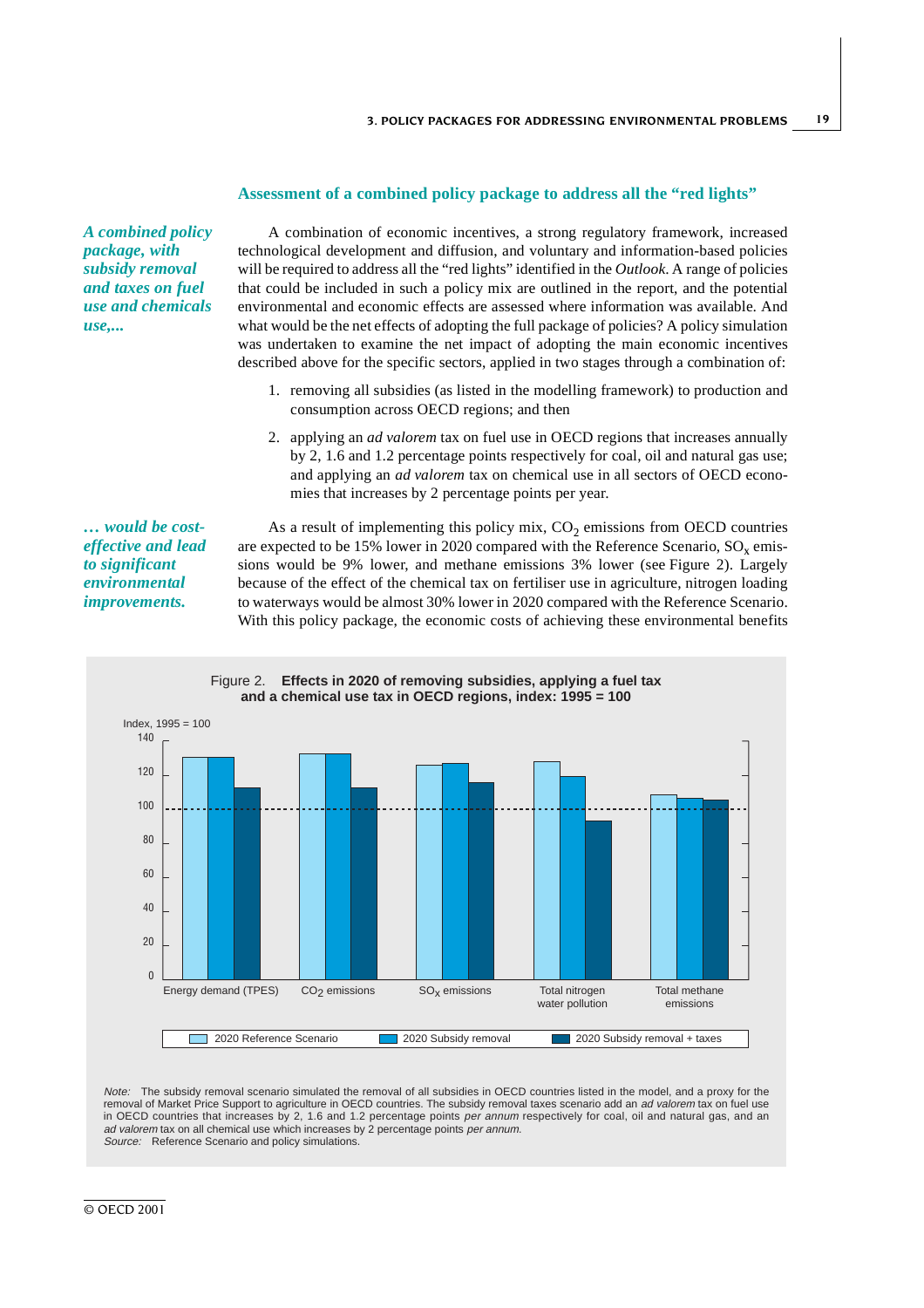were estimated to be marginal – resulting in less than a 1% lower level of GDP for OECD regions overall in 2020 than in the Reference Scenario. Hence, from 1995 to 2020 GDP in OECD regions overall is projected to grow by 61% in the Reference Scenario and by approximatively 60% with the policy package. Thus, implementing such a policy package would be cost-effective and would lead to significant environmental improvements by 2020.

#### **Implementing the combined policy package**

*Implementation is the weak link in the environmental policy cycle.* 

As shown throughout the *Outlook*, OECD countries have already implemented, or are starting to implement, policies to address some of the "red lights" identified. However, their use is still limited in most countries. Particular efforts need now to be devoted to the implementation of policies that have already been agreed, as well as to the adoption of new policies to ensure comprehensive policy packages for addressing these urgent issues. As is shown over and over again in the *Outlook*, implementation of environmental policies is often the weak link in the environmental policy cycle.

*Measures that address potentially adverse social effects need to be developed.*

*Successful implementation requires setting objectives and targets, using indicators, collecting data, involving stakeholders,...* 

*… and adopting effective compliance and enforcement mechanisms.*

To ensure successful policy implementation at the national level, measures that address potentially adverse social effects of some environmental policies (*e.g.* on incomes or employment) or sectoral competitiveness effects will need to be developed. In many cases, the implementation gap is the result of concerns that applying a given environmental policy will result in hardships for a particular region, sector, or for particular income groups. Thus, large exemptions are often in place for fuel taxes, with the aim of protecting energy-intensive industries from adverse effects on competitiveness at the international level. Similarly, environmentally damaging support to coal production, agriculture, and fisheries is often difficult to remove because of the potential effects on employment in the regions concerned, and again because of the fear of a loss of competitiveness in the world market for sectors where support is common practice. In such cases, stronger international co-operation can be the key to reforming the environmentally damaging policies. Finally, an implementation gap for environmental policies often persists where there is a lack of scientific, technical, or institutional capacity to support the design, implementation and enforcement of appropriate policies.

Successful implementation of environmental policies and policy packages will require consideration of the following issues. First, the setting of clear and realistic objectives and targets that can be checked against a set of reliable indicators is essential to record the progress that is being made in policy implementation. Strengthened data collection and indicator development and use will be essential for both the development of the appropriate environmental policies, and monitoring the progress of these policies in reaching the environmental objectives and targets that are set. Second, to achieve these objectives, support will often have to be secured not only from the public at large, but also from the main stakeholders who are part of the implementation process. One way to secure such support is to inform and consult the various stakeholders early in the decision-making process, while facilitating public access to environmental information and reporting regularly on the progress being made in implementation. Third, care should be taken to limit potential negative social effects arising from implementation of environmental measures, such as employment loss or additional burdens imposed on low-income groups of the population. Where the policies may lead to negative social effects, careful use of temporary compensation measures, such as direct income payments to affected workers or retraining schemes, can help to smooth the transition. Finally, effective compliance and enforcement mechanisms at the national and international levels will need to be adopted.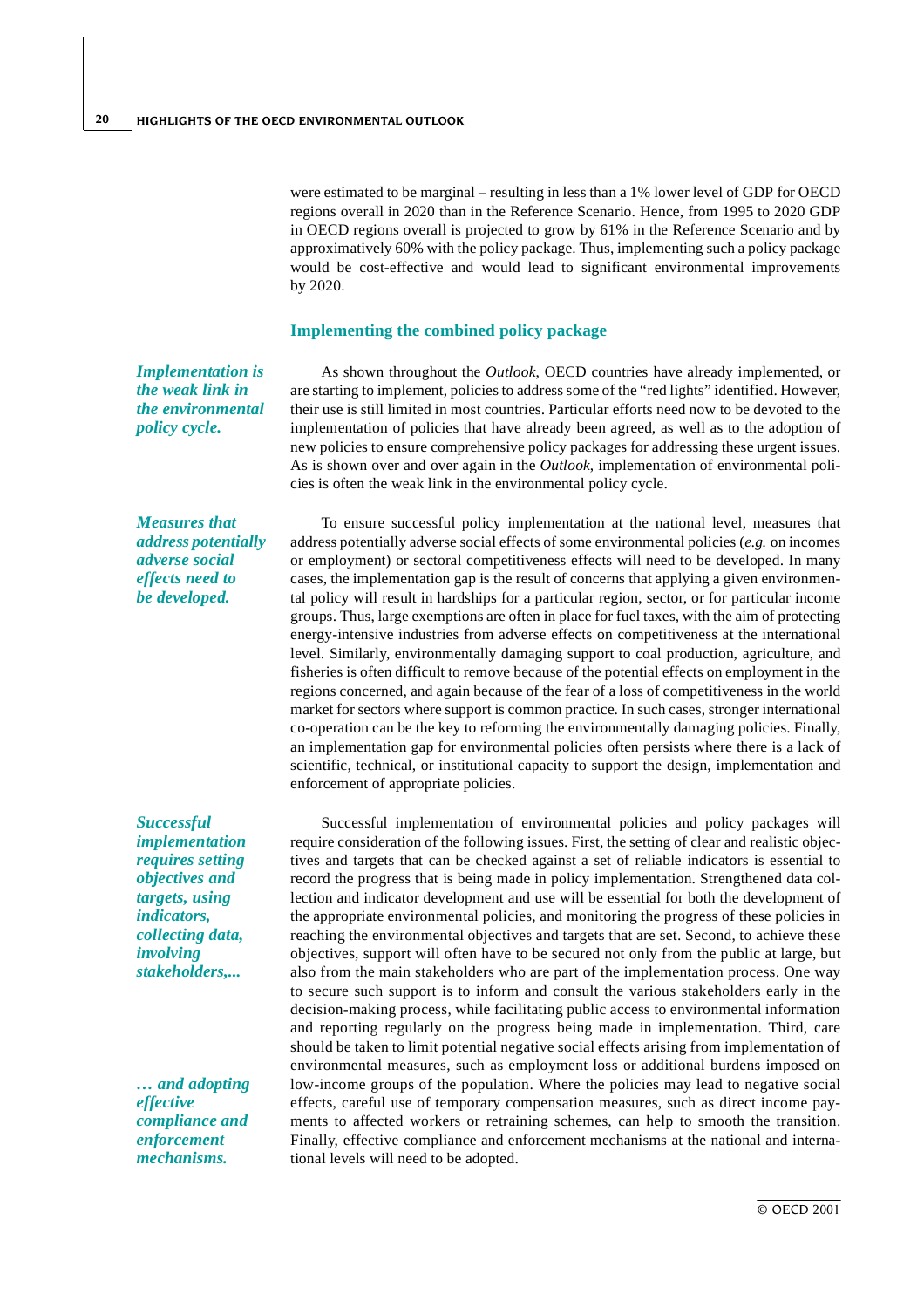*Increased international co-operation is needed.*

*Institutions need to increasingly address these issues within the framework of sustainable development.*

Because a large number of the "red light" environmental pressures or conditions identified are of global concern (*e.g.* climate change, biodiversity), increased and more effective international co-operation will be needed to successfully address them in the future. In addition to concluding and ratifying existing and any new international or regional agreements to deal with these issues, mechanisms are needed to ensure their enforcement and provide incentives to encourage compliance. Increased international co-ordination will also help to address concerns of industry with respect to potential loss of competitiveness due to unilateral action taken by one country.

In the future, it is likely that the institutions that support environmental policies will need to increasingly address these issues within the broader framework of sustainable development (encompassing economic, social and environmental objectives). More decentralised and co-operative policy decision-making and implementation (*i.e.* working with the business community and non-governmental organisations, greater public accountability) will be needed, and greater commitment to internationally agreed targets for addressing global and regional environmental concerns. While some of the institutions and the capacity to face these growing challenges are in place, adaptations will need to be made in most national governments, as well as in the international institutions that directly deal with environmental concerns or have an impact on the environment.

#### **REFERENCES**

EEA (European Environment Agency) (1999), *Environment in the European Union at the Turn of the Century*, EEA, Copenhagen. OECD (1997), *Reforming Energy and Transport Subsidies: Environmental and Economic Implications*, OECD, Paris.

OECD (1998), *Improving the Environment through Reducing Subsidies: Part II, Analysis and Overview of Studies*, OECD, Paris. OECD (1999), *OECD Environmental Data: Compendium 1999*, OECD, Paris.

OECD (2001), OECD *Environmental Outlook,* OECD, Paris.

UNCSD (United Nations Commission on Sustainable Development) (1997), *Critical Trends: Global Change and Sustainable Development*, United Nations, New York.

UNEP (United Nations Environment Programme) (1997), *Global Environment Outlook 1997*, United Nations Environment Programme, Nairobi.

UNEP (2000), *Global Environment Outlook 2000*, United Nations Environment Programme, Nairobi.